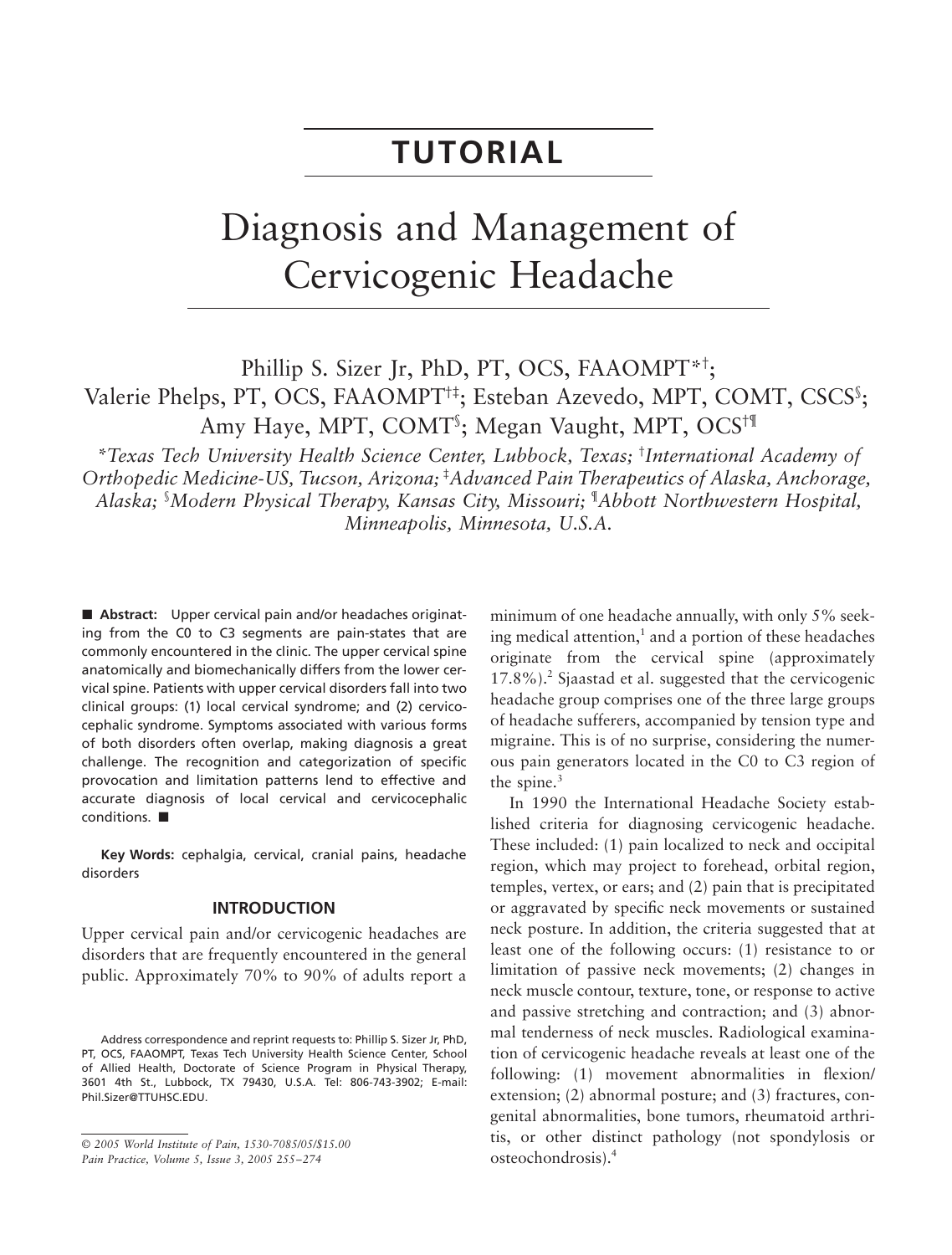The complex architecture of the upper cervical articular system affords considerable mobility.<sup>5</sup> This, in concert with the considerable weight of the cranium and its contents, renders the muscles, ligaments, tendons, and joints to injury predilection. Mechanical cervical spine pathology produces painful and limited cervical movement, as a consequence of dysfunction in the muscles and C0 to C2 articulations. Additionally, affliction in the C2C3 intervertebral disc, zygapophyseal joints  $(ZAJ)$ , and/or uncovertebral joints  $(UVJ)^6$  can contribute to the clinical presentation, complicated by the hypomobile adaptation, $7-9$  and/or hypermobility/instability<sup>7</sup> of the upper cervical spine in the context of aging. Finally, the clinician is challenged with understanding the role of systemic disease<sup>10–13</sup> or trauma<sup>14–20</sup> in the patient's upper cervical clinical picture.

# **PATHOANATOMY**

The upper cervical spinal motion segments are distinctively different on several accounts from segments in the lower cervical spine and each architectural component of the upper cervical spine contributes to the structural distinctions observed in this spine region. The atlas (C1; Figure 1) is typified by an absent vertebral body, where



**Figure 1.** The atlas (C1). 1 Facet for the dens; 2 anterior tubercle; 3 posterior tubercle; 4 transverse foramen; 5 groove for the vertebral artery; 6 cartilage over superior articular facet. (Reprinted from Racz GB, Anderson SR, Sizer PS, Phelps V. Atlantooccipital and atlantoaxial injections in the treatment of headache and neck pain. In: Waldman S, ed. *Interventional Pain Management*. 2nd edn. pp. 295–305, 2000, with permission from Elsevier.)

its bony ring serves as an intercalated "relay center" between the occiput and C2. The C1 lateral masses, in accompaniment with the anterior and posterior arches, border the triangular spinal foramen that accommodates the brainstem. The posterior arch, found caudal to the occiput, lacks a spinous process and is difficult to palpate, because of its depth beneath the dorsal skin of the neck. The long C1 transverse processes have transverse foramina that accommodate the vertebral arteries, which continue on to course through grooves on the posterior lateral masses. These grooves, or occasional tunnels, accommodate the vertebral arteries as they loop for a second time in the upper cervical region. Bony adaptations can be witnessed in this region that can produce vertebrobasilar insufficiency (VBI) as a consequence of vertebral artery function compromise.<sup>21</sup> This condition is especially observed in females, who exhibit architectural differences in the previously described grooves. $^{22}$ 

The cranial articular surfaces of C1 are large and concave in both the frontal and parasagittal planes. This shape complements the kidney-bean-shaped articular surfaces of the occiput that are oriented ventromedial to dorsolateral, 50∞ to 60∞ from the frontal plane. These ellipsoid C0C1 joints permit the considerable flexion/ extension, as well as small amount of sidebending that are required of the head in function.

The most prevalent feature of the axis (or C2) is the dens, which is the asparagus-shaped projection that emerges from the front of the C2 bony segment. This dens, or odontoid process, serves as a pivot around which C1 and the head turn (Figure  $2^{23}$  and is highly prone to deformity, an architectural feature with which clinicians must be aware before incorporating manual techniques to the upper cervical spine. The dens may vary in its orientation in the cervical space, as well as the depth and orientation of the tip and dorsal notch, which serve as a barrier to vertical disarticulation of the C1 vertebra. Axial separation is prevented between C1 and C2, because of the strong constraint by the transverse ligament positioned behind a normally configured dens. Any deformity to the dens (such as that found in Downs syndrome) $^{24}$  could potentially reduce upper cervical stability, produce excessive separation, and merit avoiding any therapeutic cervical traction maneuvers. In addition, a gap, which can be appreciated on sagittal view X-ray between the dens and the anterior arch of C1, is full of cartilage and should not exceed 3 mm, even during cervical flexion or extension. Otherwise, one may suspect atlantodental dislocation or lesions of the ligaments, articular capsules, or facet joints.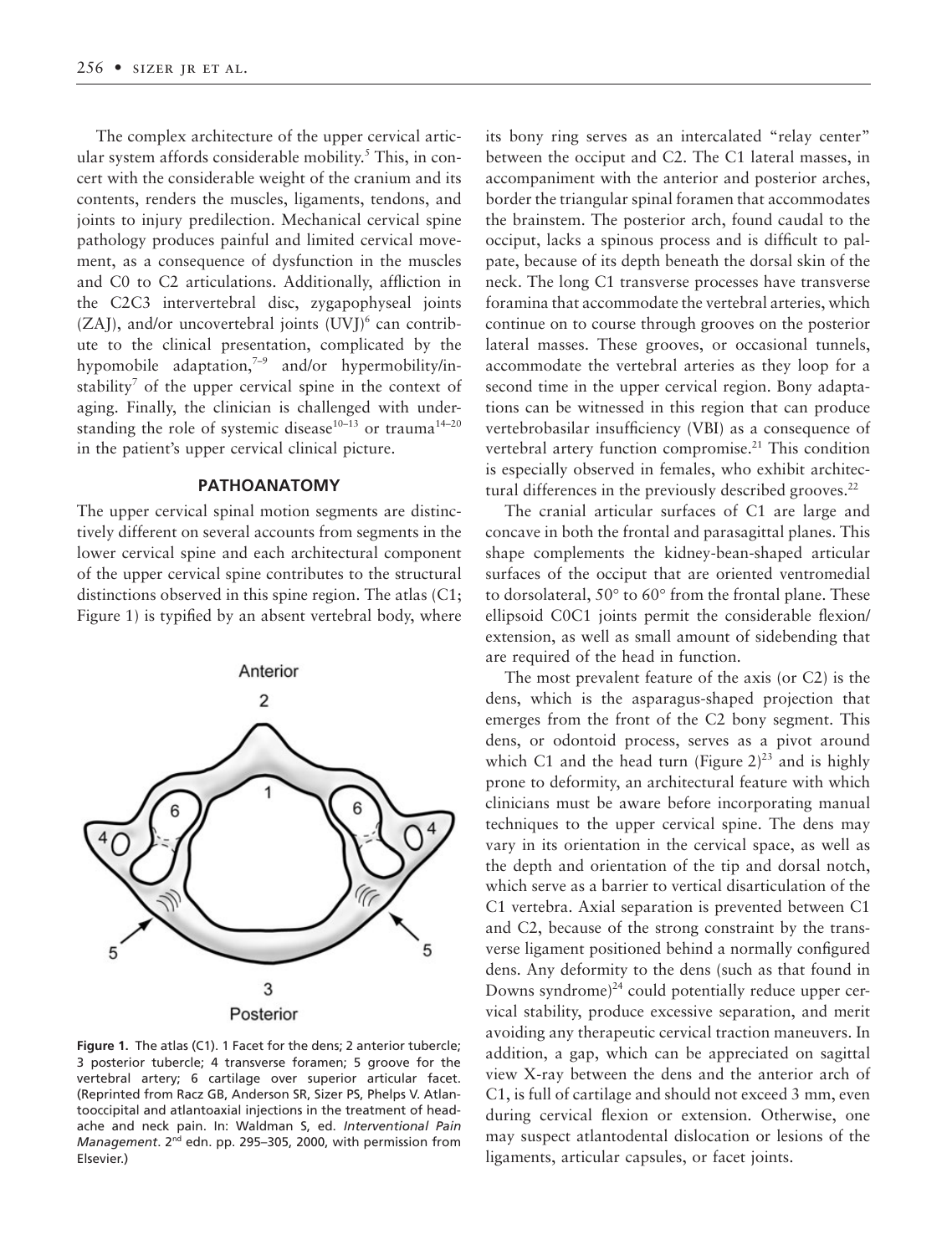

**Figure 2.** The axis (C2): (a) cranial view; (b) sagittal view. 1 Dens, or odontoid process; 2 superior articular facet; 3 spinous process; 4 groove for transverse ligament of atlas (TLA); 5 facet for anterior arch of the atlas; 6 transverse foramen. (Reprinted from Racz GB, Anderson SR, Sizer PS, Phelps V. Atlantooccipital and atlantoaxial injections in the treatment of headache and neck pain. In: Waldman S, ed. *Interventional Pain Management.* 2nd edn. pp. 295–305, 2000, with permission from Elsevier.)

The upper cervical spinal motion segments (C0C1 and C1C2; atlanto-occipital and atlantoaxial segments, respectively) are distinctively different on several accounts from segments in the lower cervical spine. Both motion segments lack the intervertebral discs and uncinate processes found in lower cervical segments. Rather, they rely on distinctive central and lateral articular systems to create stability, while affording considerable mobility to the head and neck. Additionally, the



ittal plane. (Reprinted from Racz GB, Anderson SR, Sizer PS, Phelps V. Atlantooccipital and atlantoaxial injections in the treatment of headache and neck pain. In: Waldman S, ed. *Interventional Pain Management.* 2nd edn. pp. 295–305, 2000, with permission from Elsevier.)

orientation of these articular processes differs from lower cervical zygapophyseal surfaces in each anatomical plane. The convex occipital condyles sit in the superior articular facets of C1, which form deep concave sockets on each side of the vertebral structure. On the other hand, four synovial articular systems can be observed between C1 and C2: two central joints and two lateral joints. The anterior atlantoaxial joint, or atlantodental joint, is observed between the dens and the anterior arch of the atlas. Posterior to the dens lies a synovial compartment between the dens and transverse ligament of atlas (TLA) (lower component of the cruciform ligament), also called the atlantodental  $bursa.<sup>23</sup>$ 

From a sagittal view, the left and right biconvex lateral atlantoaxial joints (Figure 3) are characterized by thick articular cartilage (1.4 to 3.2 mm) and surrounded by intra-articular menisci that emerge from flaccid, roomy joint capsules. These menisci fill in the incongruent joint spaces and are subject to degradation, producing sharp, local catching pain that results from interposition with rotation between C1 and  $C2<sup>23</sup>$  These four joint systems allow for flexion, extension, and rotation, with very little sidebending afforded.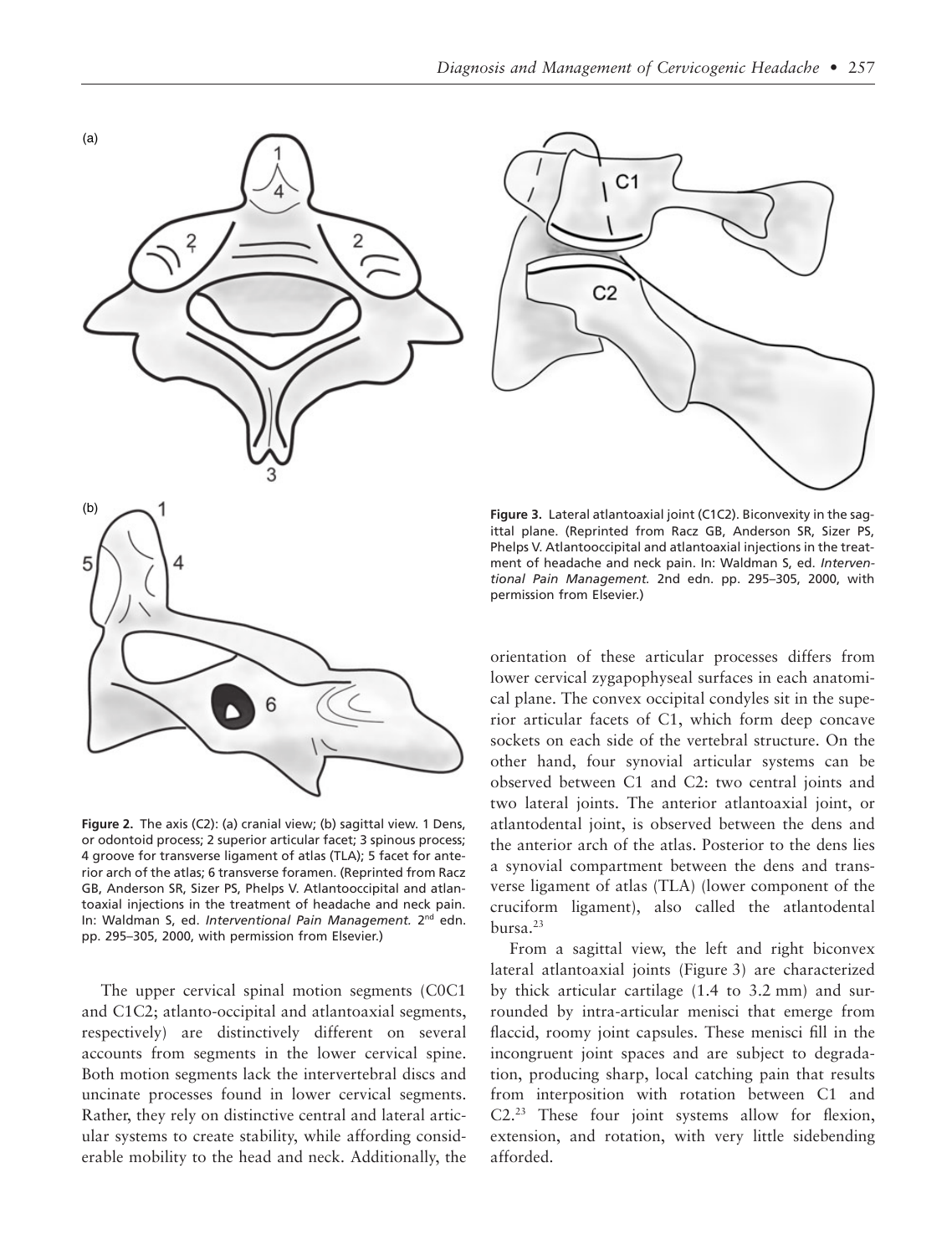

**Figure 4.** The ligaments of the upper cervical spine. 1 Occiput; 2 posterior arch of the atlas; 3 anterior arch of the atlas; 4 dens of the axis; 5 posterior arch of C2; 6 vertebral body of C3; 7 posterior atlanto-occipital membrane; 8 ligamentum flavum, C1C2; 9 ligamentum flavum, C2C3; 10 anterior longitudinal ligament; 11 anterior atlanto-occipital membrane; 12 apical ligament of the atlas; 13 tectorial membrane; 14 posterior longitudinal ligament; 15 transverse ligament of atlas (TLA); 16 synovial compartment between the dens and the anterior arch of the atlas. (Reprinted from Racz GB, Anderson SR, Sizer PS, Phelps V. Atlantooccipital and atlantoaxial injections in the treatment of headache and neck pain. In: Waldman S, ed. *Interventional Pain Management.* 2nd edn. pp. 295–305, 2000, with permission from Elsevier.)

Ligament integrity is essential between the bony structures of the upper cervical spine, because of the close proximity of the brainstem and spinal cord (Figure 4). The TLA courses between lateral masses of C2 posterior to the dens, prohibiting any separation between C1 and C2. Although the ligament is primarily type I collagen, it exhibits the aggrecan, link proteins, and type II collagen that are characteristic of fibrocartilage. These substances, found primarily in the proximity of the ligament's contact with the dens, demonstrate the consistent load on the ligament throughout various movements of the head and  $C1<sup>25</sup>$ . This ligament prevents posterior tipping of the dens into the brainstem and spinal cord during movements of the head and neck,



**Figure 5.** The alar ligaments (dorsal view). 1 Left occipital alar ligament; 2 right occipital alar ligament; 3 left atlantal alar ligament; 4 right atlantal alar ligament; 5 occiput; 6 left C1; 7 right C1; 8 dens; 9 left C2; 10 right C2. (Reprinted from Racz GB, Anderson SR, Sizer PS, Phelps V. Atlantooccipital and atlantoaxial injections in the treatment of headache and neck pain. In: Waldman S, ed. *Interventional Pain Management.* 2nd edn. pp. 295– 305, 2000, with permission from Elsevier.)

especially with cervical flexion. Without this support during such a maneuver, an individual could experience brainstem/cord compression and a clinical "drop attack," seen in context with any ligament compromise sustained during a whiplash injury.

The TLA is assisted by the alar ligaments in maintaining a centralized dens position (Figure 5). Eleven- to thirteen-millimeter-long right and left occipital alar ligament branches course in all individuals from the posterior tip of the dens to the occiput. These Type I collagen branches are very stiff, producing only a maximum of 5 to 6% length deformation. Right and left atlantal branches course 3 to 4 mm, from the anterior dens to the posterior internal surface of the anterior arch of C1 in select individuals. The alar ligament system is tension loaded during cervical extension, sidebending, and ipsilateral rotation, thus lending the upper cervical spine to very powerful and easily observable coupling behaviors. Any kinetic rotational motion is accompanied by significant contralateral synkinetic sidebending activity and visa versa, especially when the patient is sitting (because of the gravity loading the articular facets).<sup>26,27</sup> A compromise to these coupling behaviors emerges in response to an alar ligament disruption, whereby cervical movements increase and coupling is distorted in the upper cervical spine.<sup>28</sup> With the same compromise the vertebral artery is placed at greater risk for stretching injuries and/ or sympathetic plexus irritation.29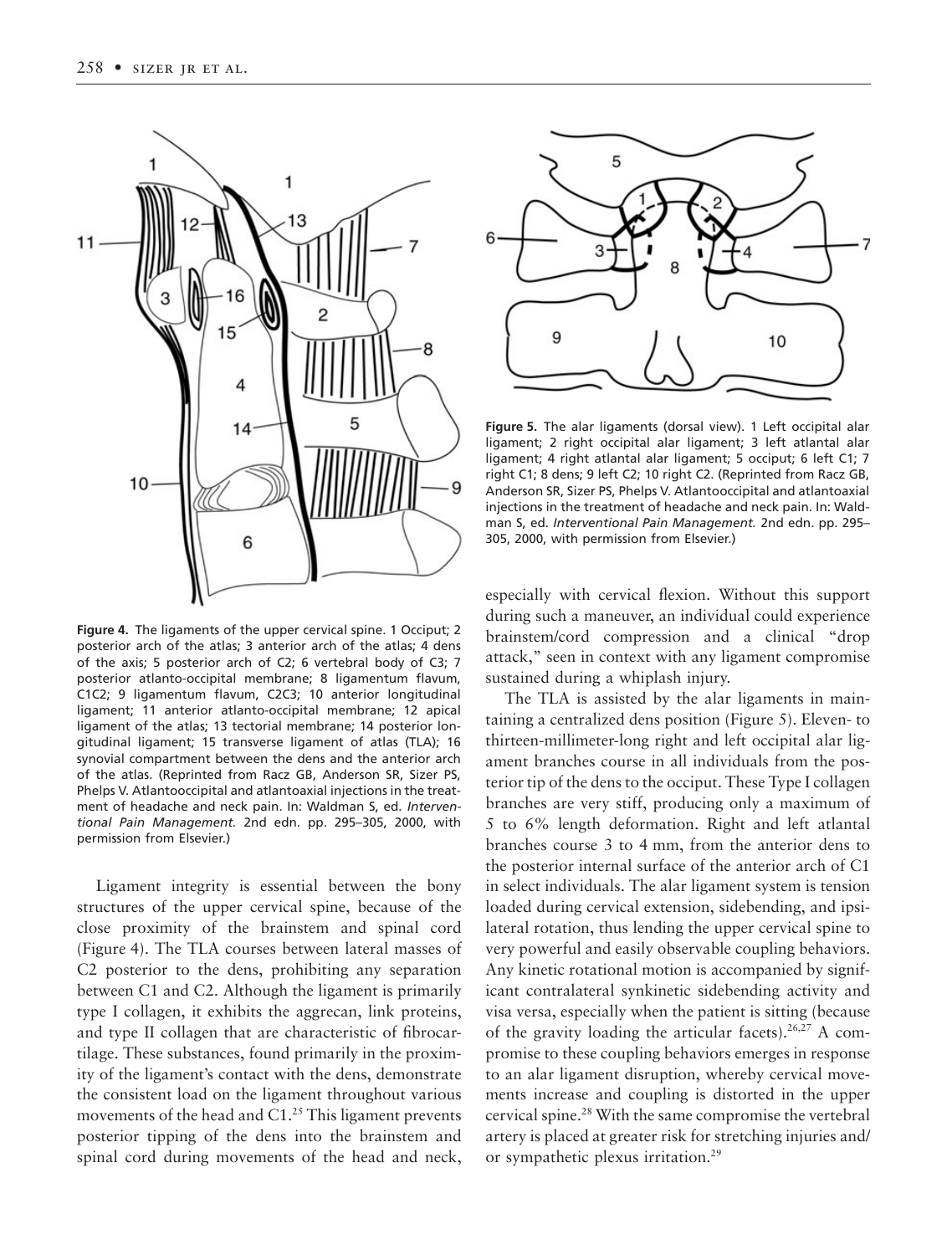The anterior atlantoaxial and atlanto-occipital membranes are an upper cervical continuation of the anterior longitudinal ligament from the lower cervical spine. Similarly, the flaval ligament continues cranially as the posterior atlantoaxial and atlanto-occipital membranes. While serving a similar stabilizing role, these stiff and inelastic membranes are not as flexible as their lower cervical counterparts, especially in the case of the elastic flaval ligament. The nuchal ligament contributes to constraining this region of the spine, as a continuation of the interspinous and supraspinous ligaments. This system demonstrates both a funicular component continuing cranially from the supraspinous ligament and a lamellar component coursing ventrally from the funicular component to spinous processes. $30$  This ligament clearly constrains upper cervical movements, especially during full cervical flexion and retraction. As a consequence, the C0C1 segment paradoxically extends during full cervical flexion. $31$  Thus, testing upper cervical flexion with full cervical retraction and upper cervical extension with full cervical protraction can offer the clinician a view of the relative role the ligament is playing in a patient's upper cervical limitations.<sup>32</sup>

Of historical concern for clinicians has been the course and configuration of the greater and lesser occipital nerves, considering the relative importance they have been assigned as pain generators in selected cervicocephalic disorders. The greater occipital nerve emerges to course subcutaneously over the cranium at approximately 0.5 to 2.8 cm lateral to the midline along the intermastoid line. Similarly, the lesser occipital nerve emerges at the mid-part of the posterior border of the sternocleidomastoid muscle, approximately 3 to 5 cm lateral to the midline on the same intermastoid line. However, considerable variance has been observed in the locations of these nerves relative to one another, as well as in relation to the occipital artery.<sup>33,34</sup>

The dorsal root ganglia (DRG) of C2 spinal nerves, along with their bony and soft tissue containers, vary in shape and size, appearing as oval, spherical, or spindlelike.<sup>35</sup> These ganglia appear to be particularly vulnerable to compressive and/or tension loading events. The spinal DRG is found to emerge anterior to the epistrophic ligament (or posterior atlantoaxial membrane) and in the close proximity of the dorsal C1C2 lateral joint capsule and a rich venous plexus.<sup>36,37</sup> The DRG can be compressed by any of these structures. However, neural deformity between the dorsolateral bony arches of C1 and C2 appears controversial.<sup>35,36</sup> Moreover, the ventral ramus of C2 can be stretched along its course

behind the articular processes associated with the C1C2 lateral joint, especially in response to certain rotatory cervical movements.38

Preganglionic sympathetic neurons coursing to the head, upper cervical spine, and throat begin at cervicothoracic levels from C8 to T4, whereas the sympathetic supply to the mid- and lower cervical spine, upper back, and arm begins in a region of the spinal cord from T4 to T9. Those neurons exit the ventral rami through the white communicating rami and enter the ascending paravertebral ganglion chain and then synapse with postganglionic fibers in the upper, middle, and lower cervical ganglia. These arrangements play a role in managing the sympathetic contributions to chronic headache and neck pain.

Noteworthy are the accessory nerve nuclei located in the spinal cord between C1 and C4.39 Chronic upper cervical conditions may produce an increased sensation of tightness without increased muscle tone<sup>40</sup> in the patient's upper trapezius muscles, by virtue of sensitization and reorganization of interneurons at those same cervical cord levels. A similar neuroadaptive response can be observed originating from the cervical trigeminal nuclei found in the same levels of the spinal cord.<sup>39</sup> Chronic cervical afference (especially pain) can sensitize these cranial nerve nuclei, resulting in chronic pain and headache in the cutaneous trigeminal distribution ("cervicotrigeminal relay"). $41$  This explains the retro-orbital pain so often encountered in patients with cervicogenic headache.

# **BIOMECHANICS**

The principle motions allowed at the C0C1 motion segment are designed primarily for head movement in the sagittal plane about an axis that courses through both external auditory meati of the ears. The upper cervical spine demonstrates a total maximum range of approximately 30∞ to 35∞ from a fully flexed to a fully extended position, with isolated flexion approaching 10∞ and isolated extension measuring approximately 25°. To achieve this movement, the convex occipital condyles arthrokinematically roll in the same direction of motion and slide in the opposite direction, exhibiting a greater rolling vs. sliding component during the movement. This segment exhibits sidebending axis coursing through the nose, where right sidebending produces occipital condylar rolling to the right and sliding to the left. At the same time the atlas (C1) exhibits relative right translation, which can be easily palpated between the lateral edge of the transverse process and the mas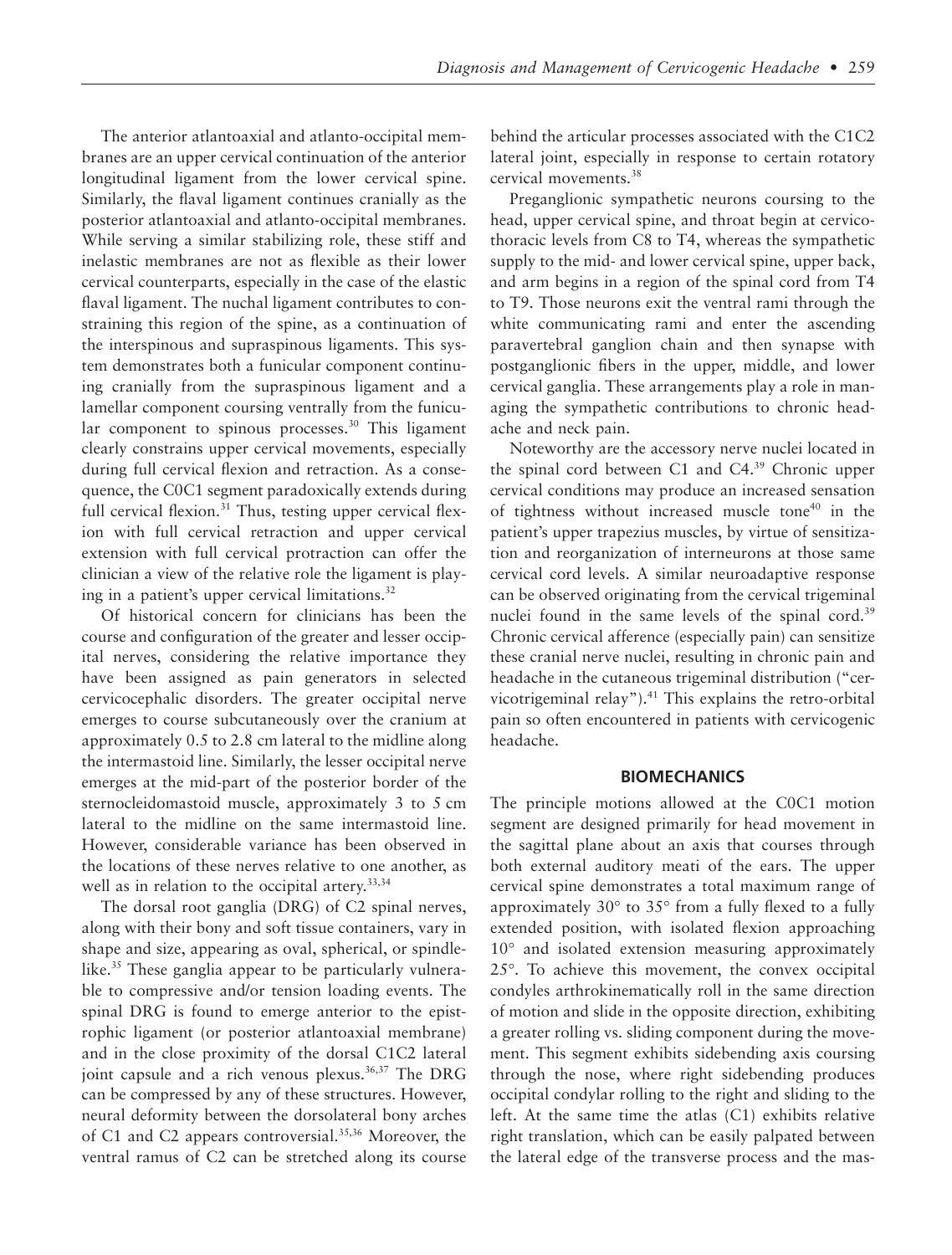toid process on the ipsilateral side. Each of these motions can be impeded when any of these sliding motions are lost, suggesting the utility of therapeutic manual techniques aimed at restoring the translatory behaviors.42,43

The greatest range of motion observed in any neck motion segment is witnessed at C1C2 (the atlantoaxial segment). Sagittal motion at C1C2 is limited to anterior and posterior rocking (20 $\degree$  total),<sup>32,42</sup> whereas 40 $\degree$  to 45 $\degree$ axial rotation around a vertical axis through the dens is allowed to each side. $5,42,44$  With right rotation, the right C1 inferior articular facet slides posterior to the right C2 superior articular facet and the left C1 facet anterior to left C2. Additionally, the convex-on-convex relationships of the C1C2 ZAJ allow the entire C1 segment to exhibit caudal translation on C1 in a limited fashion, thus allowing further rotation without premature movement constraint associated with tension loading of capsuloligamentous structures.

Upper cervical sidebending directly influences movement at C2C3. Right sidebending at C0C1 tension loads the right occipital and left atlantal branches of the alar ligament system, thus producing right rotation of C2 on C3 as a consequence of the connection between these ligaments and the dens (Figures 6, 7). This resultant



**Figure 6.** Influence of the alar ligaments on coupled motion in the upper cervical spine (C0 to C3; dorsal view). Left occipital sidebending is accompanied by right occipital translation. Right translation tension loads right occipital and left atlantal alar ligaments. (Reprinted from Racz GB, Anderson SR, Sizer PS, Phelps V. Atlantooccipital and atlantoaxial injections in the treatment of headache and neck pain. In: Waldman S, ed. *Interventional Pain Management.* 2nd edn. pp. 295–305, 2000, with permission from Elsevier.)

C2C3 right rotation creates a relative C1C2 left rotation, creating the expected upper cervical contralateral coupling.27,45 Additionally, C0 will not sidebend when C2 cannot rotate on C3, thus generating an apparent upper cervical motion loss. Therefore, one should view the C2C3 motion segment as a "keystone" to upper cervical motion, as normal C2C3 movement is essential for upper cervical function.

Additional upper cervical motions are required to keep the eyes level during cervical axial rotation. The alar ligaments force the occiput to sidebend opposite the direction of rotation, producing upper cervical contralateral coupling.<sup>27,45</sup> At the same time, the lower cervical spine sidebends in the same direction as the rotation so to counter the sidebending in the upper cervical spine.<sup>46</sup> Instantaneously, the cervical spine extends above and





**Figure 7.** Influence of the alar ligaments on coupled motion in the upper cervical spine (C0 to C3; cranial view). Left occipital sidebending is accompanied by right occipital translation. Right translation tension loads right occipital and left atlantal alar ligaments. This tension behavior induces left rotation of C2 on C3, and subsequent right rotation of C1 on C2. (Reprinted from Racz GB, Anderson SR, Sizer PS, Phelps V. Atlantooccipital and atlantoaxial injections in the treatment of headache and neck pain. In: Waldman S, ed. *Interventional Pain Management.* 2nd edn. pp. 295–305, 2000, with permission from Elsevier.)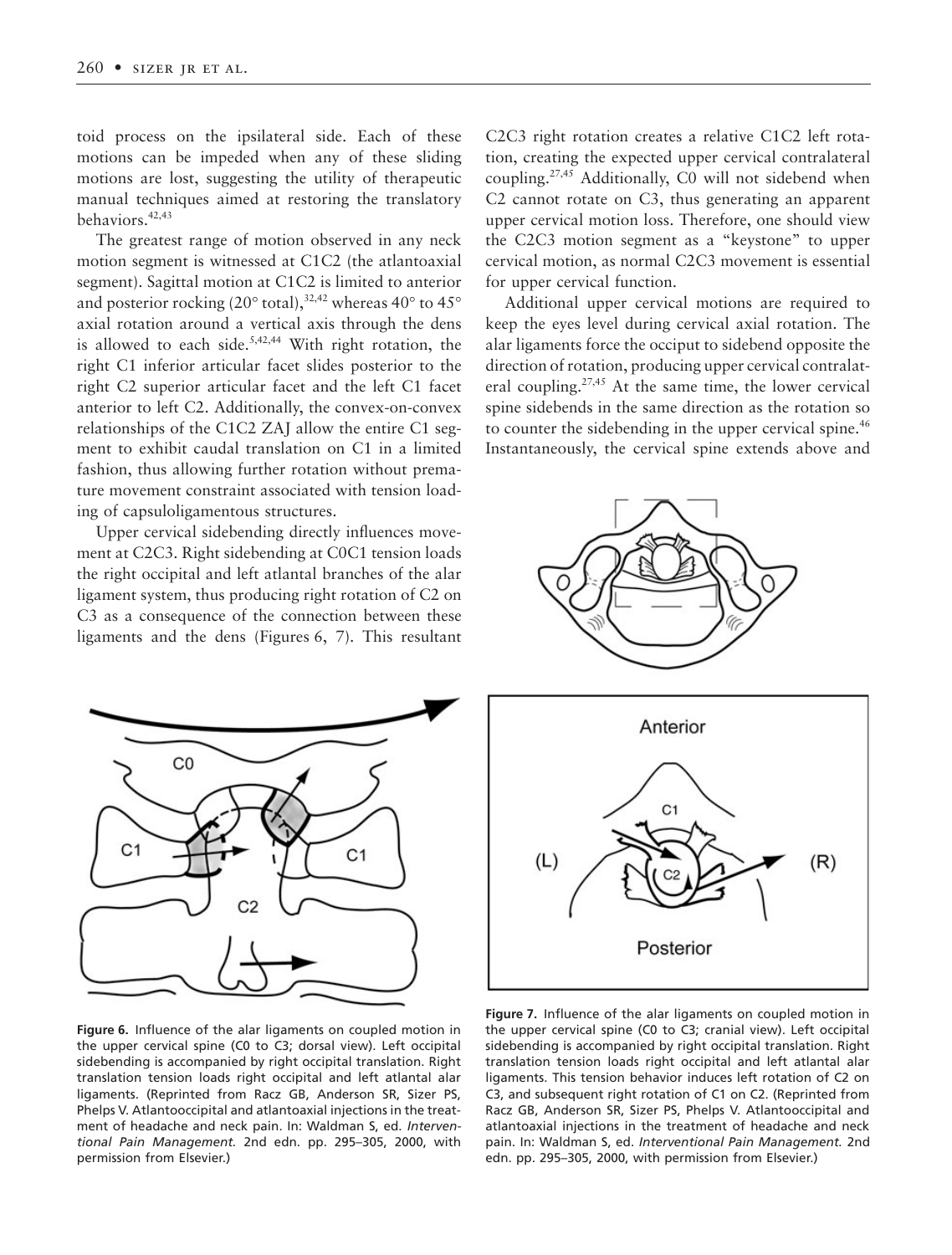flexes below C3C4. Otherwise the individual will look down when attempting cervical axial rotation.

A "chin tuck" motion produces flexion at C0C1 and considerable load on the TLA. Clinicians often use this "chin tuck" motion therapeutically for treating lower cervical conditions or when attempting to correct postural deviations; however, headaches may result because of these imposed stresses and tension loading on the posterior atlantoaxial membrane, resulting in C2 segmental nerve compression (especially when accompanied by cervical rotation). Otherwise, solitary segmental movements are impossible in the upper cervical spine, in response to the powerful influence that the TLA and alar ligaments impose on kinematic behaviors. During kinetic sidebending, the upper cervical spine is obligated to rotate contralaterally. Additionally, sidebending may require the upper cervical spine to flex or extend, depending on each person's unique kinematic behaviors. $27,47-49$ 

### **EXAMINATION**

# **History**

A patient's gender, occupation, and age may lend to the prevalence of cervicocephalic symptoms, or cervicogenic headache. For example, managerial and professional occupations appear to be more related to cervical pain and headache vs. clerical or blue-collar jobs, especially in women.<sup>50</sup> A similar female prevalence appears in osteoarthritis in the upper cervical joints.<sup>9</sup> Local cervical syndrome (LCS) most commonly occurs with individuals between the ages of 20 and 45 years. Primary disc-related disorders usually occur in the younger ages of this group, while the latter end of this same group marks the beginning of secondary disc-related disorders, such as chronic internal disc disruption, or joint arthropathies.<sup>51</sup>

Occipital numbness and tingling suggest lesions of the C1 to C3 roots. Upper cervical pain occurring with upper cervical movement or specific head positions suggests pathology between the levels C0C1 and C2C3. The local or referred pain produced from these levels can be intermittent or constant in nature,  $9,52$  possibly accompanied by dizziness, nausea, vomiting, blurred vision, photophobia, and phonophobia.<sup>53-57</sup>

The location of the patient's symptoms may suggest the general location of the pain generator, but specific localization is complicated by overlapping zones of pain reference. The ZAJ pain referral pattern from C1C2 is local and unilateral in the suboccipital region, whereas

C0C1 produces more diffuse unilateral suboccipital and occipital pain.58 Further diagnostic difficulty arises when considering that suboccipital and occipital pain could arise from internal disc irritation at C2C3, C3C4, C4C5, and C5C6.<sup>59</sup> Internal disc irritation of the various cervical disc levels can produce referred pain in a myriad of locations that overlap in the neck, head, face, and ear regions. Because of this overlapping symptomology, specific historical interpretation and/or systematic testing should be performed to differentiate between afflictions at each of these sites.<sup>60</sup>

The initiation and natural progression of a patient's symptoms are worthy considerations. Although cervicocephalic symptoms can occur spontaneously, they are often precipitated by an awkward position of the neck for an extended position, such as awakening with a stiff neck and headache, turning the head to back up the car, and turning toward someone when sitting beside them in a conversation. $54,61$  The duration of cervicocephalic symptoms can be variable. Fredriksen et al. documented a 13-year mean duration for occipital pain and upper cervical symptoms in a relatively small group. During periods of exacerbation, their subjects' symptoms continued for a period of 3 hours to 3 weeks, while intervals between these flare-ups ranged from 2 days to 2 months. $61$ 

Structural and functional complexities in the upper cervical spine frequently contribute to local cervical pain and cervicogenic headaches.<sup>6,62</sup> Symptoms arising from these regions are complicated by afflictions involving the dura mater, vertebrobasilar arterial system, and the autonomic nervous system. $63-65$  The vertebral arteries and upper cervical dura are innervated by the first three cervical nerves, making them capable of produce similar headache symptoms.<sup>6,66</sup> Moreover, hemorrhage, tumors, arteriovenous malformations, and systemic diseases (such as temporal arteritis, systemic arthritides, hypertension, migraine, infections) must be differentially ruled out when examining a patient with headache.

# **Differential Diagnosis**

Tension headaches, which are frequently triggered by central sensitization and cervical trigeminal dysfunction, are nonpulsatile and more common in women.<sup>67-70</sup> Tension headaches produce band-like pain that bilaterally radiates from the forehead to the occiput and possibly the neck musculature. This type of headache lacks the features commonly associated with migraine headaches (unilateral, throbbing pain, nausea, photophobia).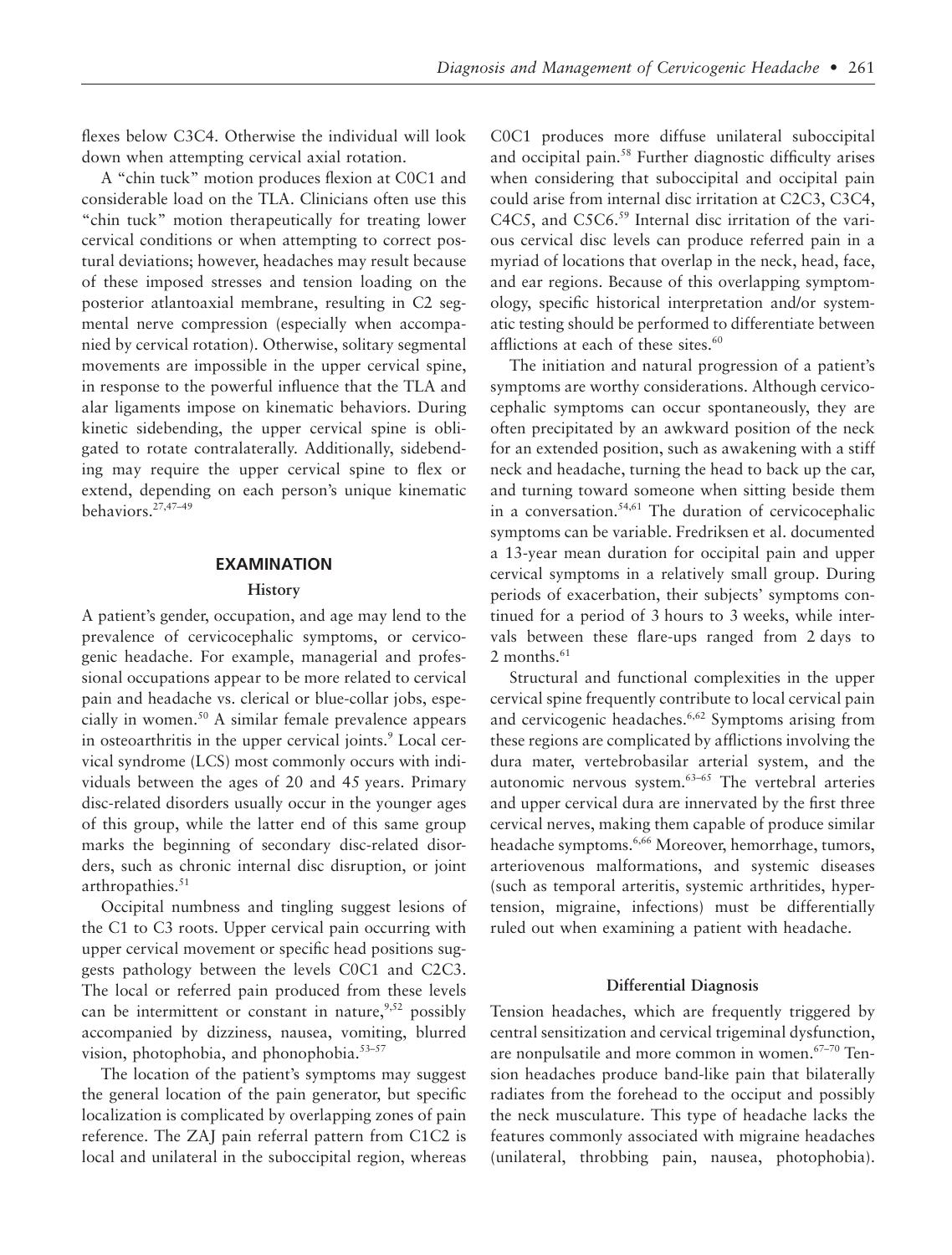Patients frequently describe this headache as a tightness, pressure, and/or dull ache. Interestingly, tension headaches are not accompanied by changes in electromyography of cervical or facial musculature. $71$ 

Cluster headaches are severe headaches that are apparently triggered by melatonin and cortisol secretion abnormalities and subsequent circadian rhythm disturbances in the inferior hypothalamus.<sup>72-75</sup> Cluster headaches are more common in males, relatively rare, episodic, frequented at night, and characterized by trigeminal nerve-mediated pain. They are unilateral, retro-orbital, and possibly accompanied by ptosis and lacrimation.<sup>76,77</sup> However, they are not typically accompanied by nausea, vomiting, or seizures. Cluster headaches can be precipitated by alcohol consumption and relieved by physical activity. Painful cluster headache attacks can persist for several weeks (or even years) when chronic, followed by variable periods of remission.<sup>78,79</sup>

Migraine headaches are common, severe, and debilitating. However, investigators have debated the etiology of migraine, suggesting either a vascular or neurological origin.80 More recent evidence suggests that migraine headaches may emerge from vascular changes in the rostral brainstem (including midbrain, pons, and periaqueductal gray matter) in response to a trigeminoparasympathetic reflex trigger.79,81–84 Migraine headaches can clinically present in a fashion similar to cervicogenic headaches, in that they can be unilateral, moderate to severe, and lasting from 4 to 72 hours. They are more often in females, throbbing and accompanied by nausea, vomiting, and photo- and/or phonophobia. Both cervicogenic headaches and migraines can produce parasthesias in the face, arm, tongue, and palate, complicating the diagnostic pictures of both conditions.

Investigators have attempted to differentiate migraine symptoms from those produced during cervicogenic headache. Sjaastad et al. reported that 90% of migraine patients experience initial pain that begins in the forehead and temporal regions. In contrast, 73% of cervicogenic headache patients report initial pain extending from the neck into the head. However, differences in these conditions may be indistinct during a fullblown attack of either a cervicogenic headache or migraine.85 Unlike cervicogenic headache and the cluster headache, the migraine can alternate sides (also called "side shift"). Unique to migraine headaches are visual auras and/or halos around light sources. While physical activity or positional changes frequently trigger cervicogenic headaches, migraines are less likely to be affected by those changes.<sup>86</sup>

Exertion headache is a bilateral throbbing headache that is related to Valsalva-like behaviors associated with exertion, resulting in an increase in intracranial pressure. This form of headache, triggered by heavy exertion or exhaustion, is slow in onset, slightly more frequent in females, and lasts from a few minutes to a full day.<sup>87</sup> Jab/Jolt syndrome, also called idiopathic stabbing headache, produces brief paroxysmal episodes of headache pain that are sharp, piercing, brief, irregular, penetrating, and nonpulsatile. The pain is unilateral in the temporal or fronto-orbital regions and is typically mild to moderate in nature. While Jab/Jolt syndrome can immediately precede the onset of a migraine, they are not necessarily related to migraine incidence.<sup>88</sup>

Vertebrobasilar insufficiency is capable of producing headache symptoms that are accompanied by vertigo and triggered by a compromise to the vertebral artery on its cranial course to join the basilar artery.<sup>89</sup> The compromise is related to tension that results in arterial compromise or sympathetic plexus irritation (known as "Functional VBI").29,39 This compromise activates a local inflammation, angiospasm, vascular disregulation, and possible latent fibrosis in the arterial wall. The arterial vulnerability can be located high in the proximity of C1 and C2 transverse processes, at the dorsomedial margin of the atlantal lateral mass, and at the junction of both vertebral arteries with the basilar artery.

Other causes of headache have been identified. Headaches can emerge after head trauma, mediated by central and peripheral neural processes. Investigators have implicated the sphenopalantine ganglion as a pain generator in these headaches.<sup>90</sup> Hypertension, hypotension, ischemic or hemorrhagic stroke, vascular dissection, hematoma, and vasculitis can produce headache symptoms. These frequently demonstrate rapid onset and are accompanied by nausea, vomiting, and possible seizures. Neuroimaging is indicated for the triage of these headaches, especially when the symptoms are the first and severe, a new onset after age 50 years, or one that is progressive worsening after a subacute headache. These headaches can be accompanied by decreased consciousness, abnormal neurological examination outcomes, and associated symptoms of meningismus and fever.<sup>91</sup>

#### **Inspection**

Before initiating the physical examination, the clinician should inspect the patient for postural abnormalities. These initial observations should include an appraisal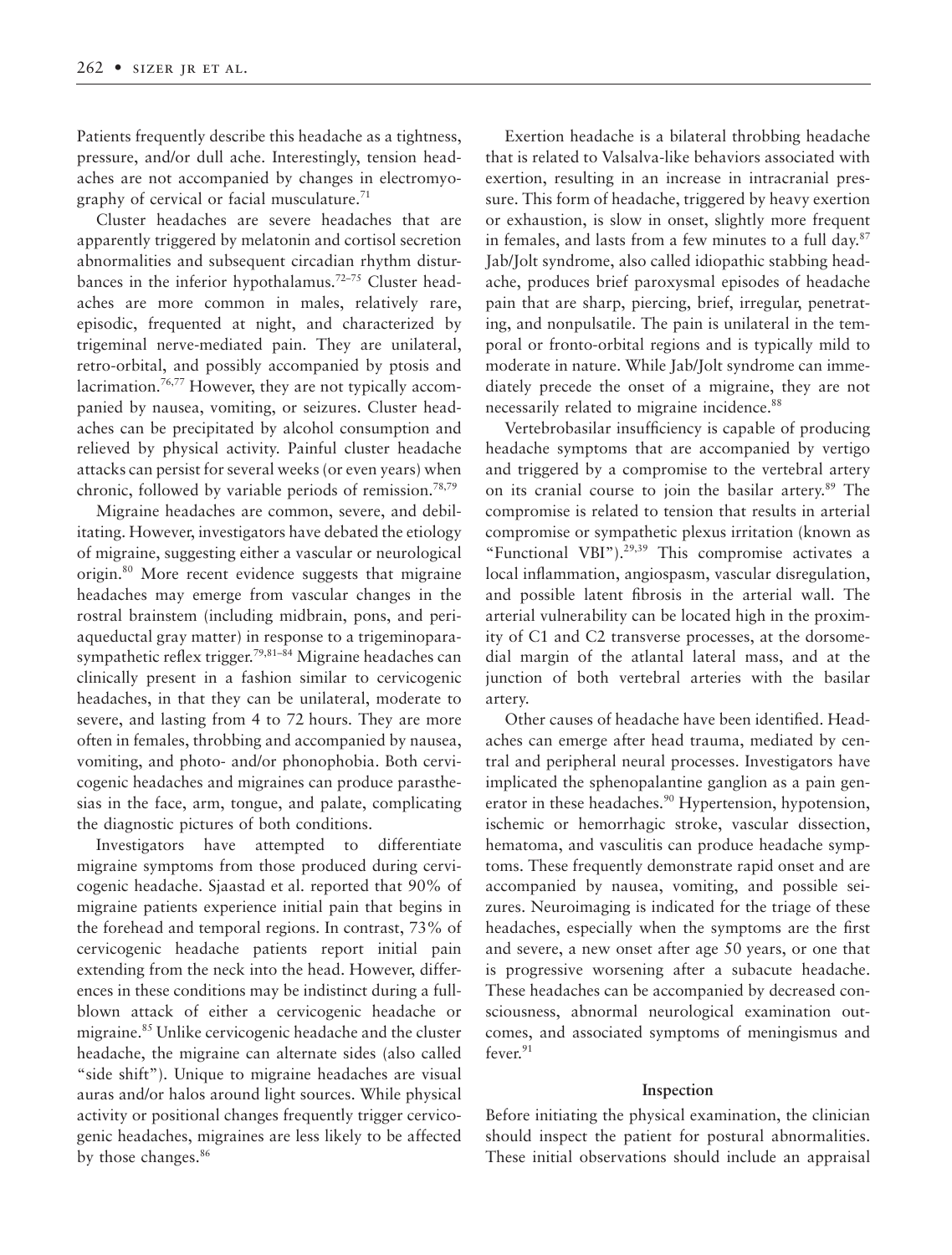of patient's cervical lordosis, which can be confirmed by radiographs. Decreased cervical lordosis suggests a kyphotic kink related to internal disc disruption.<sup>92,93</sup> On the other hand, increased cervical lordosis in elder patients reflects advanced degenerative disc disease.<sup>94</sup> While observed cervical lordosis alterations can be clinically noteworthy, they do not necessarily indicate segmental abnormalities.<sup>95</sup>

Postural deviations can accompany selected upper cervical conditions. Increased forward head posture, resulting in upper cervical extension and a head position outside its base of support at the shoulder girdle, can be observed in patients suffering from a cervical postural syndrome. This position potentially produces posterior capsular adaptation in the upper cervical spine and exposes those segments to abnormal and excessive stresses.<sup>23</sup> These deviations are likely related to disturbed sensory motor control, along with gradual segmental adaptation and dysfunction, making them difficult for patients to self-correct. For example, postwhiplash patients may be unable to reproduce a "neutral" head position during recovery. At rest, they demonstrate a tendency to position the head in slight axial rotation or sidebending, which they perceive to be straight. When there is injury or dysfunction of the sensory receptors innervating or surrounding the cervical structures (such as post-whiplash), impairment of these structures leads to altered proprioception and persistent postural deviations.<sup>96</sup>

Specific upper cervical conditions can produce torticollis in the cervical spine. Upper cervical (C1C2) rotatory subluxation can produce cervical postural distortions, as one might observe after trauma to the upper cervical ligaments. Another cause of a dissociation of the dens from the C1 is Grisel's syndrome, which is a nontraumatic atlantoaxial rotatory subluxation.<sup>97,98</sup> This infrequent condition can be congenital (dens malformation or C1C2 ligament laxity) or can be the consequence of rheumatoid arthritis, ankylosing spondylitis, psoriasis, infectious processes of the throat and upper respiratory tract.<sup>23,97,99-101</sup> This condition presents with a flexion-rotation-deviated head posture that is the effect of C1C2 dissociation, $^{23}$  potentially producing profound consequences that include spinal cord injury.102

# **Clinical Examination**

A clinical examination should help to confirm or rule out various cervical pathologies that relate to the patient's history. This examination is implemented for the diagnosis of cervicocephalic conditions that can be

provoked during the examination. The examination includes cervical movements in the sagittal (flexion, extension, protraction, and retraction), transverse (rotation), and frontal (sidebending and sidenodding) planes. The clinician notes movement disturbances and provocation patterns that can reflect the location of the pain generator and associated cervical dysfunctions.

The upper cervical spine movement should complement lower cervical segmental behaviors in keeping the eyes horizontally oriented in space. If the upper cervical segments are hypomobile, then this compensatory relationship could be disturbed, presenting itself in a number of "deviated" patterns when the patient performs active cervical movements.<sup>60</sup> For example, this may be witnessed during full cervical rotation, where the patient's upper cervical sidenodding limitations force the patient to ipsilateral sidebend, whereas upper cervical extension limitations require that the patient looks down during the rotation. Additionally, when upper cervical sidenodding is limited, full cervical sidebending will be performed primarily at the lower cervical spine and will appear as if the patient is laying the head on the shoulder.

Cervical retraction and protraction maximize upper cervical spine motion in the sagittal plane. Active and passive retraction, where a chin tuck (upper cervical flexion) is combined with lower cervical extension, produces greater upper cervical flexion than does simple cervical flexion. Conversely, protraction of the cervical spine best tests maximal extension of the upper cervical segments.32 While these can be provocative in lower cervical disc pathology, they may suggest upper cervical pathology when they produce cervicocephalic symptoms. If sagittal plane motions are the most provocative for cervicocephalic symptoms, then the clinician can differentiate between involvements of the upper cervical joints vs. the disc in the cervical disc segments. If the clinician provokes the patient's upper cervical symptoms during protraction and/or retraction, the clinician can begin to suspect involvement of structures found in either the C0C1 or C1C2 motion segments. Involvement of these segments is best represented by greatest provocation during rotation or sidenodding in a protracted and/or retracted position. If sidenodding in either protraction or retraction produces the greatest pain in the examination, then the clinician should suspect a pain generator in the C0C1 joint system. Similarly, when the greatest symptoms are provoked through rotation in a protracted or retracted position, then the C1C2 segment should be considered. If the previous selective provoca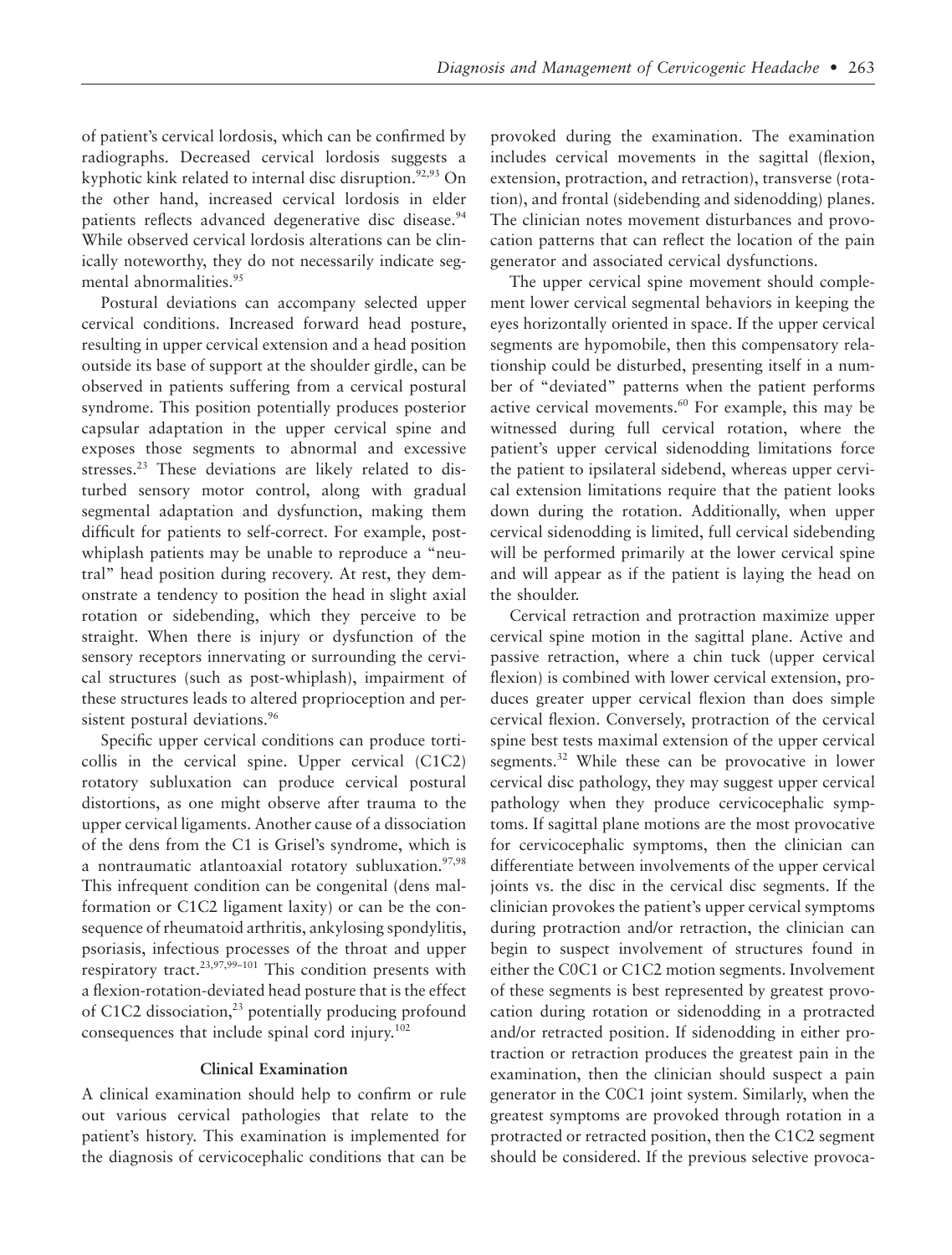tion tests do not produce or increase the patient's symptoms, then greatest cervicocephalic pain during sagittal plane motions suggests cervical disc pathology.

Zygapophyseal joint afflictions produce the greatest pain during three-dimensional rotation, in concert with their role in constraining three-dimensional movements.103,104 When the patient reports the greatest cervicocephalic symptoms during active or passive cervical axial rotation in the transverse plane, then the clinician should suspect ZAJ involvement the upper cervical disc segments. When the pain generator is located in the C2C3 ZAJ capsular synovium, then the patient may experience greatest pain provocation with cervical rotation and sidebending toward the side of pain, along with extension at the end range. On the other hand, when the patient experiences the greatest pain with rotation away from the side of pain accompanied by sidebending toward, then the examiner should suspect involvement of the C2C3 ZAJ articular cartilage.

A sidenod movement can be performed to emphasize upper cervical motion in the frontal plane. This test allows the clinician to assess motion in the upper cervical segments (C0C1 through C2C3), as sidenodding is primarily constrained by structures in this region.<sup>45,47,105</sup> If the greatest cervicocephalic symptoms are produced with sidebending, then 3-dimensional testing for the C2C3 UVJ should be implemented.<sup>106</sup> After sidebending, the patient should then ipsilaterally rotate, producing a motion that maximally stresses the UVJ capsule and synovium on both the ipsilateral and contralateral side to the direction of sidebending.107 Contralateral rotation can added to the sidebending so to compress the C2C3 UVJ articular surfaces on the side ipsilateral to the direction of sidebending, thus provoking a UVJ arthropathy.108

Mobility can be further evaluated through quick tests and segment-specific testing. Movement C0 to C4 can be screened by fully rotating the patient's cervical spine to one direction, followed by cervical flexion. A flexion limitation at the C0 to C4 segments is suggested when the patient is unable to flex. Similarly, if the individual is unable to achieve full rotation to one direction, and in this position is unable to extend the head, there is likely to be an upper cervical extension limitation (because full upper cervical extension is needed to achieve full cervical rotation).

A quick test for C1C2 rotation can be performed by asking the patient to sidebend fully, and then from this position rotated in an ipsilateral direction. If the patient performs the sidebend and is unable to maintain the



**Figure 8.** Sidebending (lateral flexion) end-feel test to right (R) C2 on C3. While palpating the C2C3 segment in a segmental sidebent position, the therapist uses the same finger to produce a springing overpressure movement in a medial and slightly ventral direction. (Reprinted from Sizer P, Phelps V, Brismee JM. Diagnosis and management of cervicogenic headache and local cervical syndrome with multiple pain generators. *J Man Manip Ther*. 2002;10:136–152. with permission from Journal of Manual and Manipulative Therapy.)

nose in a forward facing position (ie, the head also rotates toward the sidebending side) there is likely to be a contralateral rotation limitation at C1C2. If the patient is able to fully sidebend, then they should be able to ipsilaterally rotate a total of approximately 80∞ to 90° from this position. If not, there is likely an ipsilateral rotation limitation at C1C2.

Segmental mobility can be tested at each cervical disc segment using a sidebending end-feel test (Figure 8). $^{23}$ The lateral aspect of a particular ZAJ is palpated along the articular pillar with the index finger pointing toward the orbit.<sup>108</sup> Once palpated, the cervical spine is passively sidebent until an extension (closing) movement is detected in the articular space. This new position is maintained while the palpating finger produces a springing overpressure movement in a medial-ventral-cranial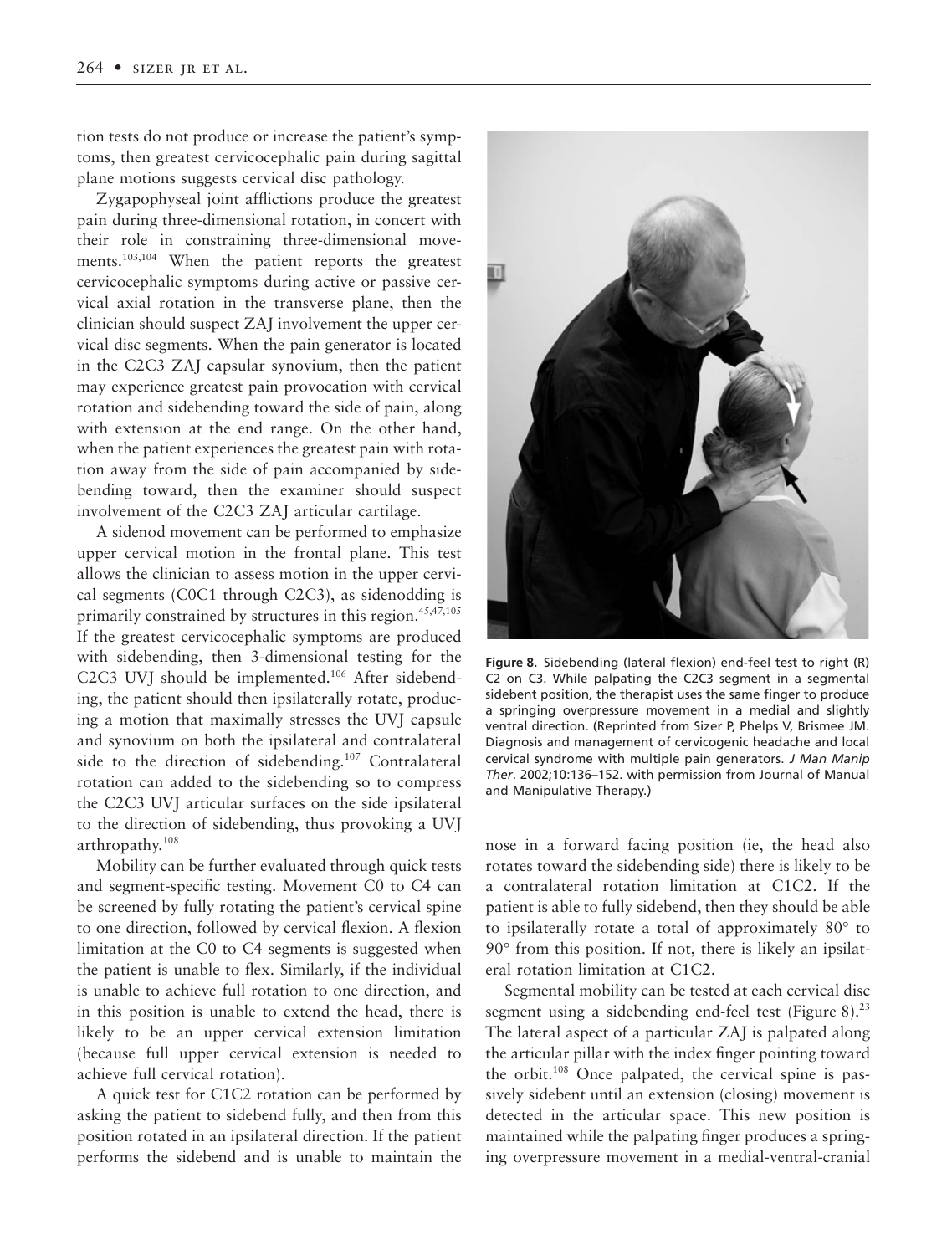

**Figure 9.** Left alar ligament test: standing to the side of the patient, with stability hand contacting C2 (thumb to left lamina and spinous process and index finger to right lamina); the mobility hand contacts the patient's right lateral occiput as pictured. The clinician provides mild distraction to the occiput and then sidenods the head to the right while stabilizing C2, preventing C2 rotation to the right. Normally, no sidenod motion is permitted. The test is positive for ligament compromise if the sidenodding is permitted. (Reprinted from Hay A, Azevedo E, Phelps V, Sizer P. Upper cervical disorders part I: History, inspection and clinical examination. *MD Consult* 2004; Available at <http://> home.mdconsult.com/das/stat/view/34714741-2/pers.)

direction toward the orbit.<sup>60</sup> Additionally, the clinician can assess lateral translation testing of the C0C1 segment, as well as segmental rotation of C1 on a stabilized C2.

Special tests can be added to the upper cervical examination. The integrity of the ligaments and TLA should be tested in a patient who has symptoms of upper cervical pain, dizziness, and nausea. For the alar ligament test the clinician stabilizes the seated patient's C2 segment and attempts to sidenod the head after providing minimal traction to the cranium (see Figure  $9$ ).<sup>60</sup> An alar ligament lesion allows sidenodding of C0 to C2 in spite of C2 vertebral stabilization, whereas no motion is allowed with a healthy alar ligament.<sup>17,45</sup>



**Figure 10.** Dorsal transverse ligament of atlas (TLA) test. With the stability hand contacting dorsal C2 (thumb to left and index finger to right dorsal C2 transverse process) and the mobilizing hand contacting the patient's right and dorsal occiput and C1, the clinician provides ventral-caudal stabilization to C2 accompanied by gradual ventral translation of the occiput and C1. Movement of the occiput takes C1 along ventrally. If the TLA is intact, C1 movement is arrested by the TLA. The test is positive for ligament compromise if symptoms are produced. (Reprinted from Hay A, Azevedo E, Phelps V, Sizer P. Upper cervical disorders part I: history, inspection and clinical examination. *MD Consult* 2004; Available at <http://home.mdconsult.com/das/stat/view/> 34714741-2/pers.)

The TLA can be tested with the patient in a seated position (see Figure 10). For testing in the sagittal plane, the clinician posteriorly stabilizes C2 by pushing the inferior articular processes caudal direction onto C3. Then the clinician exerts a ventral translatory pull against the posterior arch of C1 and the cranium, so to pull C0 and C1 forward and allow the dens to move relatively backward into the direction of the spinal canal. The TLA can be laterally tested by stabilizing C1 at the lateral transverse process while attempting to translate the head in a pure lateral direction. An intact TLA will resist any C2 posterior subluxation, whereas a compromised TLA allows C2 to translate posteriorly into the brain stem region of the spinal cord. This excessive translation can provoke cord symptoms, including nausea, dizziness, and/or deep agonizing pain.

In addition to the above ligament tests, patients with selected cervicocephalic symptoms (especially dizziness) should be evaluated for VBI. This condition can be detected through a series of movement tests that attempt to compromise the vertebral arteries as they course through the transverse foramina to join the basilar artery in the subarachnoid space, also known as the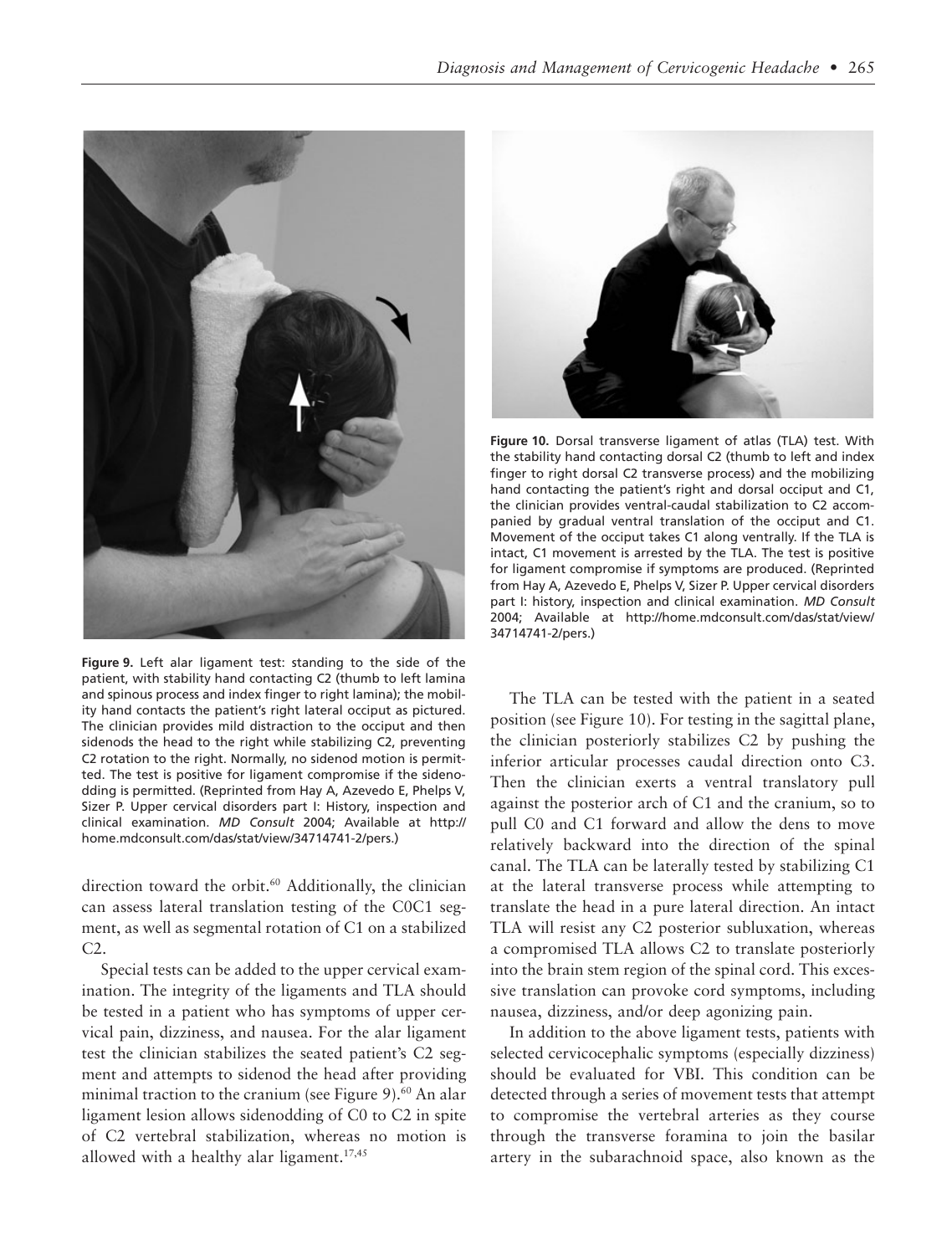modified DeKleyn and Nieuwenehuyse tests.<sup>23</sup> While functional VBI can be triggered by positions of flexion or extension with rotation,<sup>109</sup> these positions do not necessarily identify the patient at risk of experiencing vertebrobasilar artery dissection during spinal manipulation or trauma, $110,111$  suggesting limitations to the utility of the tests.

Cervicomedullary conditions can accompany cervicocephalic syndrome. When assessing reflexes for the upper cervical spine, Babinski is only positive in about one-third of the cases of neural compression at the levels of C0C1 and C1C2. However, the scapulohumeral reflex has been found to be a more accurate test for myelopathy at C0 to C4 segments.<sup>112</sup>

# **INTERPRETATION AND MANAGEMENT**

Successful management of a cervicocephalic disorder is more likely when the specific etiology is considered and diagnosis-specific management strategies are implemented. For example, blockade measures can reduce symptoms associated with cervicogenic headache, while migraine symptoms remain relatively untouched by similar blockade procedures. In contrast, the vasoactive medications that are frequently effective in managing migraines are less useful for treating cervicogenic headache. While lithium and/or melatonin can reduce cluster headache frequency, these interventions are not effective with cervicogenic or migraine headaches. Finally, while surgical release can ablate selected conditions that contribute to cervicogenic headache, similar procedures do not address symptoms of migraine or cluster headache.113 Therefore, the clinician is encouraged to engage in diagnosis-specific measures when treating various headache conditions.

#### **Cervical Postural Syndrome**

Cervical postural syndrome (CPS) can generate cervicocephalic symptoms and precede primary disc-related disorders. This syndrome is related to cervicothoracic muscle imbalance and resulting aberrant posture. It is often seen in those who exhibit a persistent forward head posture and tired neck, such as students, drafting technicians, and computer operators, especially when female. Sustained positional activities, such as prolonged driving and bifocal use, may contribute to its onset. While patients frequently report fatigue and temporal mandibular joint symptoms they rarely demonstrate a positive functional examination for limits and/ or symptom provocation.<sup>23</sup>

The important conservative management strategies for these patients include postural re-education. Postural control is the result of motor programming that is developed through extensive repetition. Thus, these patients are best treated with postural training that uses simple postural cues, such as tape adhered lengthwise along the thoracic spine that can serve as a cue to the patient for maintaining upright postural positioning. In addition, extraocular muscle activation is incorporated for insuring cervical stabilization and postural con- $\text{trol}$ ,  $^{114-116}$  while low-load isometrics exercises can address the diverse neuromuscular re-education needs associated with this syndrome. $117$  A patient's cervical range of motion can be increased and pain decreased with cervical resistance training.<sup>118,119</sup> Finally, local infiltrations to muscle trigger-point regions can help ameliorate muscle guarding and symptoms.<sup>23,120</sup>

### **Local Cervical Syndrome**

The pain associated with LCS can be localized to the upper cervical spine. In the context of upper cervical afflictions, the discussion will be limited to the C2C3 segment. While each segment can produce its own region of pain, these zones overlap and can potentially extend above and below the level from which the pain originated (as previously described).108,121

An LCS can produce suboccipital local cervical symptoms resulting from primary and/or secondary discrelated disorders, including: (1) internal disc disruption; (2) synovitis of the UVJ; (3) chondropathy of the UVJ; (4) synovitis of the ZAJ; and (5) chondropathy of the ZAJ. The differential diagnosis of these conditions has been previously discussed.<sup>108</sup>

Diagnosis-specific management strategies can include several different conservative and invasive measures for the treatment of LCS. Manual therapy treatments can include soft tissue mobilization, joint-specific mobilization, and neuromuscular re-education. Internal disc disruption is best treated with dorsal ventral mobilization to the caudal vertebral body of the pain-generating motion segment.60,92 Pain-relieving and motionimproving manual therapy techniques are both necessary for the management of cervical ZAJ disorders. Oscillatory joint-specific gliding can be applied to the pain-generating segment, while hypomobilities in adjacent segments may can be treated with manual therapy measures that are aimed at improving segmental extension and/or flexion mobility. Segmental sidebending can be best treated with UVJ mobilization, where the cranial vertebral body is glided laterally while sidebending the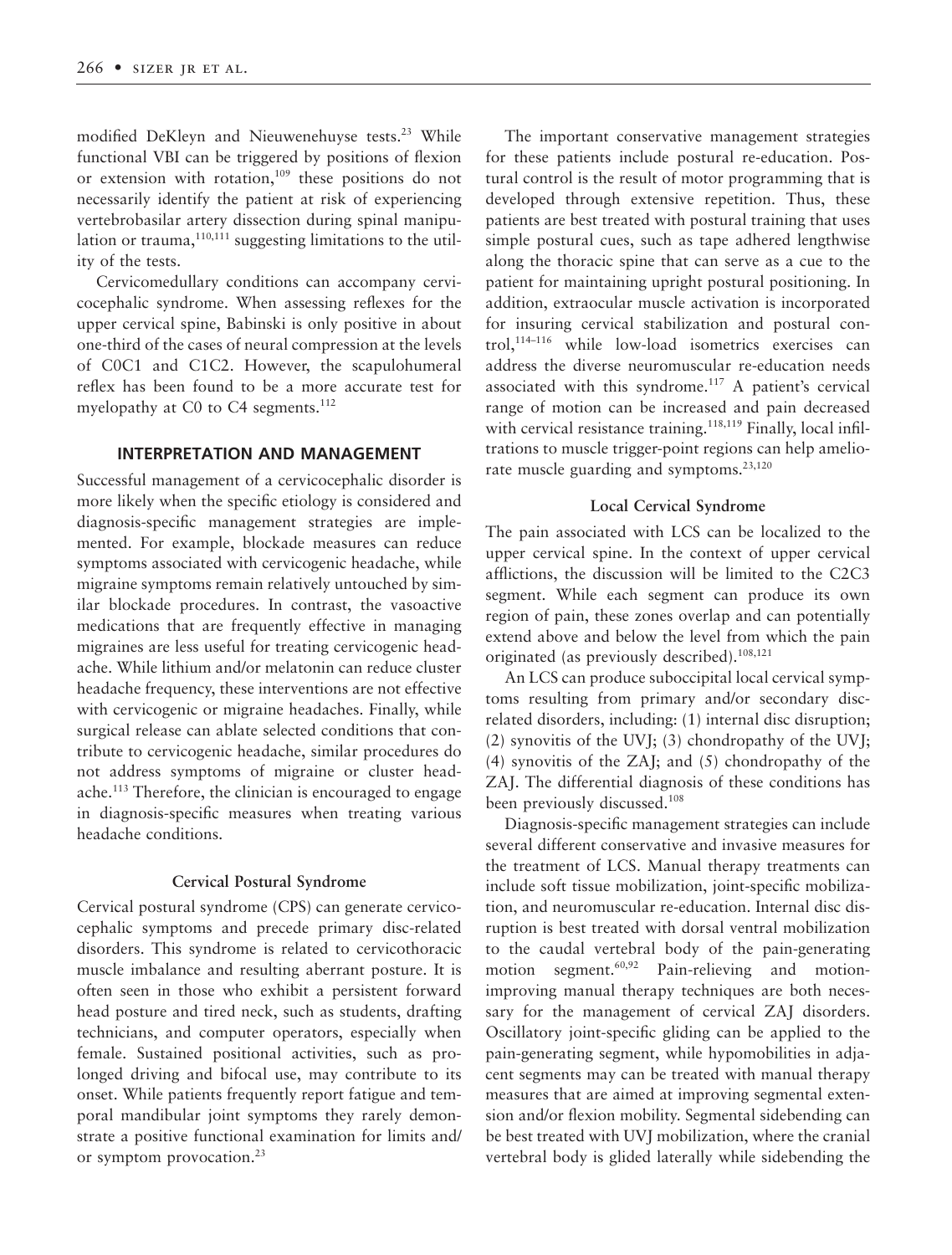segment in the opposite direction to the gliding ("Segmental Scooping").<sup>60</sup> Considering the neural and histochemical complexities of the cervical intervertebral  $disc^{122,123}$  and  $ZAI$ ,  $^{124}$  invasive procedures can be utilized to address pain from local cervical syndrome. Disc pathology can be treated with epidural steroid injections,<sup>125</sup> while ZAJ pathology can be diagnosed and treated with medial branch blocks and radiofrequency ablation, respectively.126–128

# **Cervicocephalic Syndrome**

Cervicocephalic syndrome, or cervicogenic headaches are typically unilateral in location (but can present bilaterally), moderate to severe in nature, and last 4 to 72 hours. They are commonly aggravated by physical activity, such as cervical movement or prolonged posturing. However, these headaches can demonstrate unprecipitated attacks that could increase in frequency over time and finally merge into a pattern of chronic, fluctuating persistent headache symptoms. They can be dull and diffuse, as well as throbbing in nature. They can be accompanied by photo- and phonophobia, as well as nausea and vomiting. They are often accompanied by pain in the interscapular and upper trapezial regions, as well as cervical motion limitations.<sup>56,86,113</sup>

Cervicocephalic syndrome can be the result of several of the same pain generators as LCS. However, the distinguishing factor for cervicocephalic syndrome is the location of pain and the symptoms produced. Cervicocephalic syndrome includes symptoms produced in the head and face. Cervicocephalic symptoms can emerge from: (1) disc pathology at C2C3 to  $C5C6$ ;<sup>59,129</sup> (2) C2C3 ZAJ synovitis; (3) C2C3 ZAJ chondropathy; (4) epidural irritation and/or adhesion;<sup>4</sup> (5) C0C1 and C1C2 joint arthropathy; (6) upper cervical nerve root lesions (C0 to C3);<sup>4,36,38</sup> (7) upper cervical DRG impingement;<sup>36,37</sup> and/or (8) cervicotrigeminal relay (C0 to  $C4$ ).<sup>130</sup>

The differential diagnosis and treatment of cervical disc and ZAJ conditions have been previously discussed.108 Cervical dural irritation/adhesion can result in diffuse-referred cervicocephalic pain, because of its polyzegmental innervation. The cervical dura has a direct connection with the nuchal ligament and rectus capitus posterior minor. The connective tissue link spans the dorsal intervertebral spaces of C0C1 and C1C2.<sup>131</sup> Consequently, any cervical movements that tension load the dura and/or roots, such as flexion, could provoke symptoms. One's suspicion of epidural adhesions can be substantiated through fluoroscopically guided, diagnostic radiolucent injection and, while difficult to address with conservative measures, this condition may be effectively treated with fluoroscopically guided epidural steroid injection series.<sup>125,132</sup>

Upper cervical joint arthropathy presents with unique symptoms and can be diagnosed through jointspecific provocation tests. Mild symptoms may be produced with sagittal, frontal, and transverse plane movements. However, selected provocation tests will likely be the most painful. Joint arthropathy (synovitis or chondropathy) of a joint at C0C1 presents with unilateral vague pain over the suboccipital region and over the back of the ipsilateral occiput. Trauma may precede symptom onset and the affliction could be accompanied by C1C2 hypermobility. While absent of numbness or pain with Valsalva, this condition is most provoked with protraction (upper cervical extension) or retraction (upper cervical flexion) accompanied by sidenodding. The patient may demonstrate joint mobility limits at C0C1. Investigators have demonstrated that jointspecific manual treatments and exercise are effective in reducing symptoms associated with cervicogenic headache<sup>133</sup> Thus, joint-specific mobilizations, limitation-specific active movements, and home exercise are indicated for patients with C0C1 limitations.

Joint arthropathy at C1C2 will present as unilateral paramedian pain and will be most painful with rotation in a protracted or retracted position. Once again, the condition will not be accompanied by numbness, hypoesthesia, or symptoms with Valsalva. A trauma history is possible but not required to initiate this condition, which can present with hypo- or hypermobility at C1C2. Mobility alterations can be detected during the C1C2 joint-specific testing and hypermobility can be accompanied by a positive alar ligament laxity, suggesting upper cervical instability. Hypomobilities at this level are effectively treated with joint-specific mobilizations, repetitive movement, and home exercise. In addition to joint mobilizations, postural re-education and neuromuscular re-education should be performed to the cervical spine. However, if the segments are too sensitized to treat manually or are not responding appropriately to manual therapy, injections can be performed at the C0C1 and C1C2 joints.<sup>4</sup> Hypermobilities are best treated with a progressive cervical stabilization program. This program emphasizes eye movements to activate the cervico-ocular reflex system and activation of the deep anterior muscles of the cervical spine (such as longus coli), $134,135$  whose control can be altered during functional movements of the neck and upper extremi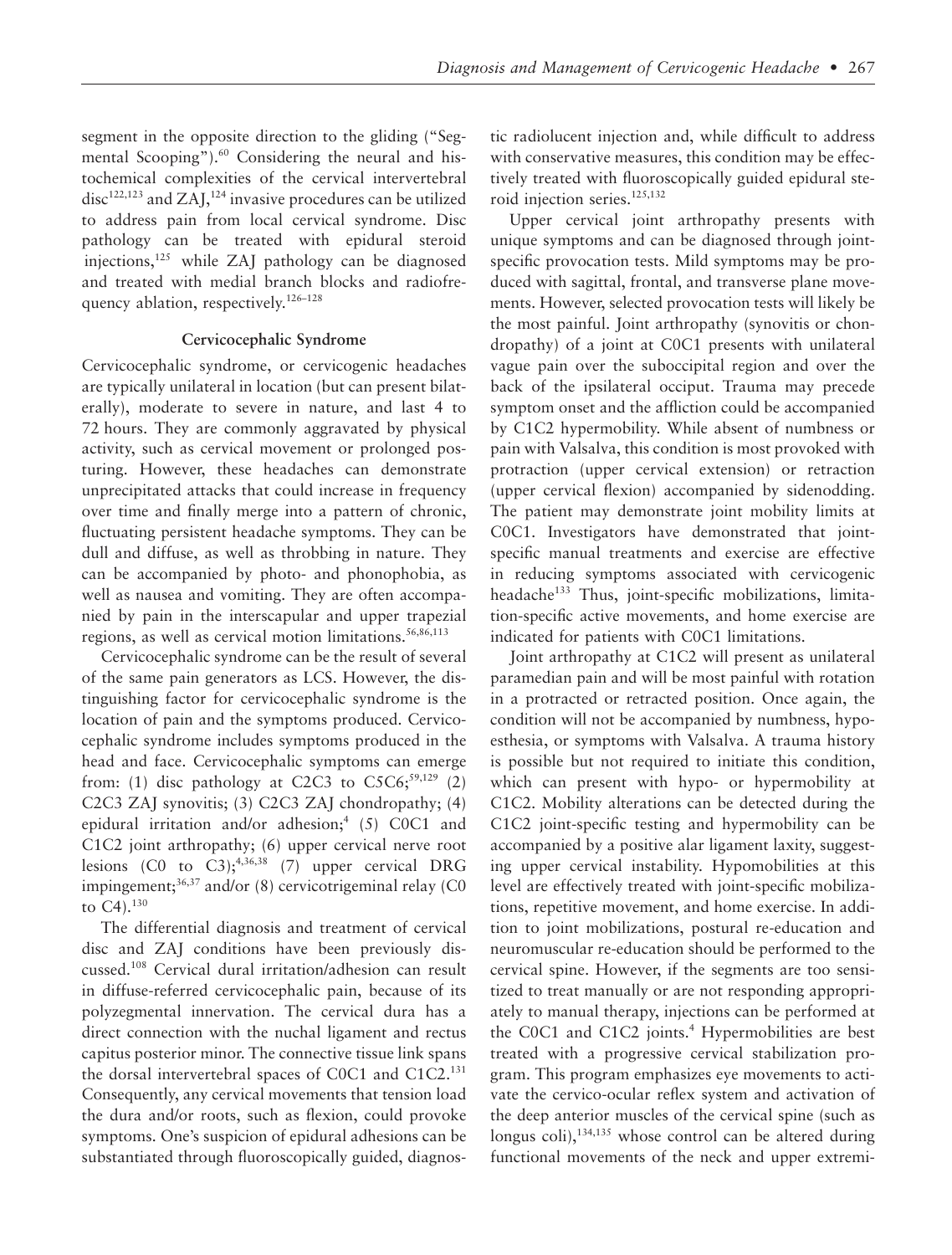ties.134,136 Radiologically appreciable upper cervical instability may merit surgical stabilization, especially when the transverse ligament of atlas is involved in the compromise.

Deformation of the C2 root and DRG can produce cervicocephalic symptoms.36 While chemically activated root mechanosensitivity and subsequent pain is gradual and progressive, DRG deformation produces immediate increased pressure and pain provocation.137–141 In addition, neurophysiological after-discharges can be triggered for up to 25 minutes after DRG deformation is ceased, because of high Na<sup>+</sup> channel concentration in the DRG.142,143 Therefore, this sharp, mechanically induced pain is differentiated from the gradual aching pain that results from chemically mediated mechanosensitivity of the root. In addition, although mechanical interventions could alter DRG-related pain, pharmacological management may be preferred for managing chemically triggered, root-related pain.<sup>144</sup>

Dorsal root ganglion compression between the dorsolateral bony arches of C1 and C2 has been suspected for producing unilateral suboccipital pain that is aching in nature, along with lancinating pain up the back of the head during head and neck movement.<sup>36</sup> While, recent cadaveric analysis has questioned actual bony contact between the C2 DRG and either C1 or C2 bony arch structures, $35$  no consideration was given for the possible alterations in the neural container with a history of trauma, which is typically reported by these patients. Patients will not complain of pain provocation during valsalva, but they can report occipital sensory loss. The patient's symptoms are most easily triggered during full cervical protraction accompanied by contralateral rotation. This affliction is best managed invasively with epidural catheterization in proximity of the C2 DRG, along with progressive upper cervical stabilization activities.<sup>36</sup>

In addition to the previously described C2 DRG compressive event, the same ganglion can become entrapped under the epistrophic ligament (or posterior atlantoaxial membrane).<sup>37</sup> These patients will frequently report a trauma history and complain of the previously described occipital lancinating pain, along with constant unilateral or bilateral suboccipital pain. However, unlike the previous affliction, the patients will not demonstrate C1C2 hypermobility. These patients consistently demonstrate absolute decreased sensation over the occiput. Once again, there are no complaints of pain with Valsalva and symptoms will likely be provoked with protraction and contralateral rotation. Conclusively, this affliction is differentiated from the previous affliction through the negative trauma history, loss of sensation, and normal mobility at C1C2. Epidural catheterization and radiofrequency lesioning can be attempted, but the patient may require partial surgical release of the epistrophic ligament. While this type of surgical intervention can ablate entrapment and related symptoms, postsurgical scarring and contracture can lead to relapse.<sup>113</sup>

# **SUMMARY**

Upper cervical pain and/or headaches originating from the C0 to C3 segments are pain-states that are commonly encountered in the clinic. The upper cervical spine anatomically and biomechanically differs from the lower cervical spine. Patients with upper cervical disorders fall into two clinical groups: (1) local cervical syndrome; and (2) cervicocephalic syndrome. Symptoms associated with various forms of both disorders often overlap, making diagnosis a great challenge. The recognition and categorization of specific provocation and limitation patterns lend to effective and accurate diagnosis of local cervical and cervicocephalic conditions.

# **REFERENCES**

1. Spence J. Migraine and other causes of headache. *Ann Emerg Med.* 1996;27:448–450.

2. Nilsson N. The prevalence of cervicogenic headache in a random population sample of 20–59 years old. *Spine.* 1995;20:1884–1888.

3. Sjaastad O, Fredriksen TA, Stolt-Nielsen A. Cervicogenic headache, C2 rhizopathy, and occipital neuralgia: a connection? *Cephalalgia.* 1986;6:189–195.

4. Racz GB, Anderson SR, Sizer PS, Phelps V. Atlantooccipital and atlanto-axial injections in the treatment of headache and neck pain. In: Waldman SD, ed. *Interventional Pain Management.* 2nd edn. Philadelphia, PA: W.B. Saunders Company; 2001:295–306.

5. Bogduk N. The clinical anatomy of the cervical dorsal rami. *Spine.* 1982;7:319–330.

6. Bogduk N, Corrigan B, Kelly P, et al. Cervical headache. *Med J Aust.* 1985;143:202–207.

7. Ghanayem AJ, Leventhal M, Bohlman H. Osteoarthrosis of the atlanto-axial joints. *J Bone Joint Surg.* 1996;78- A:1300–1307.

8. Zapletal J, de Valois C. Radiologic prevalence of advanced lateral C1–2 osteoarthritis. *Spine.* 1997;22:2511– 2513.

9. Star MJ, Curd JG, Thorne RP. Atlantoaxial lateral mass osteoarthritis. A frequently overlooked cause of severe occipitocervical pain. *Spine.* 1992;17:S71–S76.

10. Babini SM, Cocco JA, Babini JC, de la Sota M, Arturi A, Marcos JC. Atlantoaxial subluxation in systemic lupus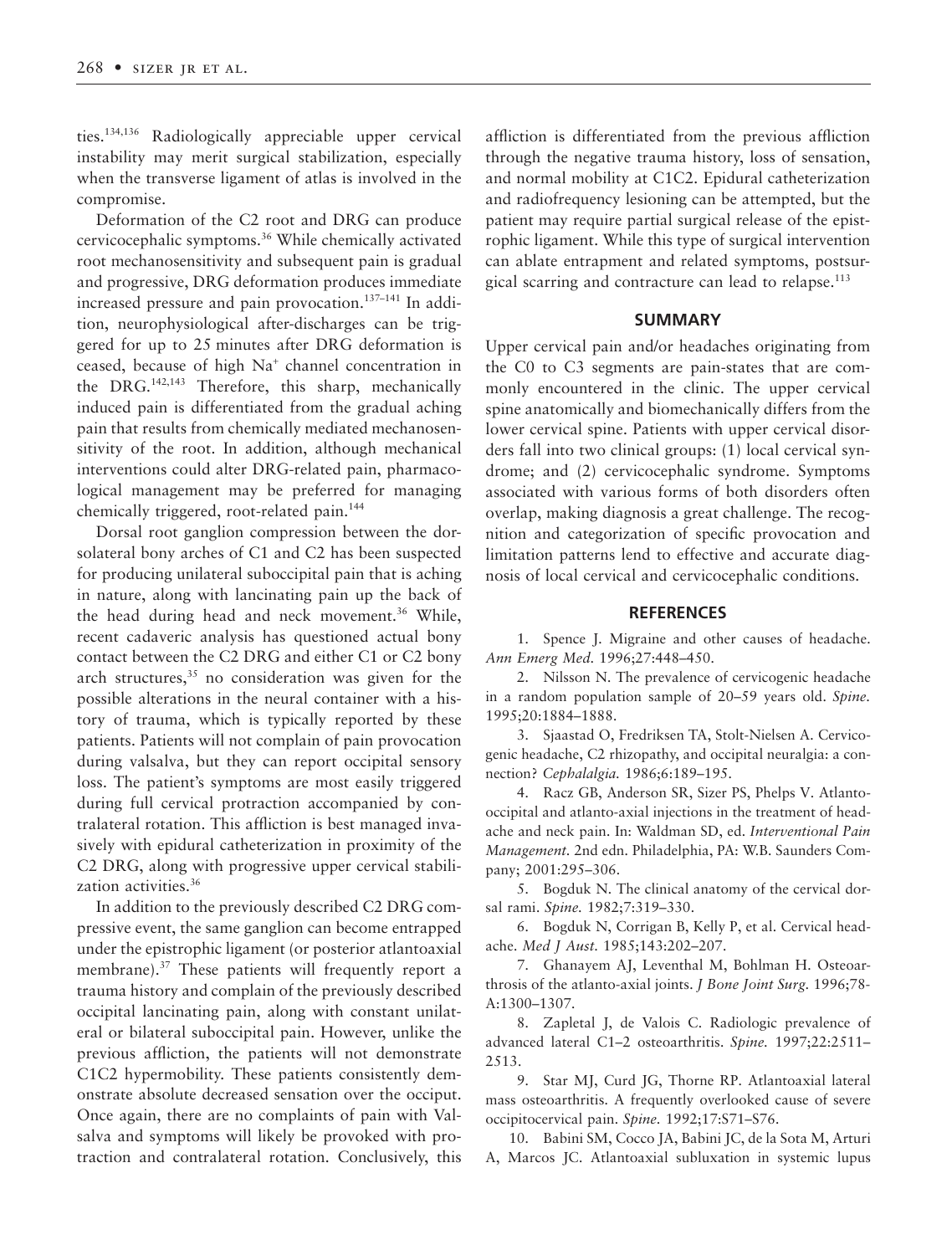erythematosus; further evidence of tendinous alterations. *J Rheumatol.* 1990;17:173–177.

11. Collacott RA, Ellsion D, Harper W, Newland C, Ray-Chaudhurt K. Atlanto-occipital instability in Down's syndrome. *J Ment Defic Res.* 1989;33:499–505.

12. Jagjivan B, Spencer PAS, Hosking G. Radiological screening for atlanto-axial instability in Down's syndrome. *Clin Radiol.* 1988;39:661–663.

13. Wetzel FT, La Rocca H. Griesel's syndrome. *Clin Orthop.* 1989;240:141–152.

14. Penning L. Acceleration injury of the cervical spine by hypertranslation of the head: Part 1. Effect of normal translation of the head on cervical spine motion: a radiological study. *Eur Spine J.* 1992;1:7–12.

15. Panjabi MM, Cholewicki J, Nibu K, et al. Biomechanics of whiplash injury. *Orthopade.* 1998;27:813–819.

16. Grifka J, Hedtmann A, Pape HG, Witte H, Bar HF. Biomechanics of injury of the cervical spine. *Orthopade.* 1998; 27:802–812.

17. Derrick LJ, Chesworth BM. Post-motor vehicle accident alar ligament laxity. *J Orthop Sports Phys Ther.* 1992;16: 6–11.

18. Fielding JW, Cochran GVB, Lasing JF III, Hohl M. Tears of the transverse ligament of the atlas. *J Bone Joint Surg.* 1974;56-A:1683–1691.

19. Kennedy JC. Ligamentous injuries in the adolescent. In: Kennedy JC, ed. *The Injured Adolescent Knee.* Baltimore, MD: Williams & Wilkins; 1979:1–42.

20. Levine AM, Edwards CC. Traumatic lesions of the occipitoatlantoaxial complex. *Clin Orthop.* 1989;239:53–68.

21. Aboumadawi A, Solanki G, Casey ATH, Crockard HA. Variation of the groove in the axis vertebra for the vertebral artery—implications for instrumentation. *J Bone Joint Surg.* 1997;79-B:820–823.

22. Ebraheim NA, Xu RM, Ahmad M, Heck B. The quantitative anatomy of the vertebral artery groove of the atlas and its relation to the posterior atlantoaxial approach. *Spine.* 1998;23:320–323.

23. Winkel D, Aufdemkampe G, Matthijs O, Meijer OG, Phelps V. Cervical spine functional anatomy. In: *Diagnosis and Treatment of the Spine.* Gaithersburg: Aspen Publishers, Inc.; 1996:546–558.

24. Karol LA, Sheffield EG, Crawford K, Moody MK, Browne RH. Reproducibility in the measurement of atlantooccipital instability in children with down syndrome. *Spine.* 1996;21:2463–2467.

25. Milz S, Schluter T, Putz R, Moriggl B, Ralphs JR, Benjamin M. Fibrocartilage in the transverse ligament of the human atlas. *Spine.* 2001;26:1765–1771.

26. Lewit K, Krausova L. Beitrag zur flexion der halswirbelsaule. *Fortschr Roentgenstr.* 1962;97:38.

27. Ishii T, Mukai Y, Hosono N, et al. Kinematics of the upper cervical spine in rotation—in vivo three-dimensional analysis. *Spine.* 2004;29:E139–E144.

28. Panjabi MM, Dvorak J, Crisco J, Oda T, Grob D. Instability in injury of the alar ligament. A biomechanical model. *Orthopade.* 1991;20:112–120.

29. Willauschus WG, Kladny B, Beyer WF, Glueckert K, Arnold H, Scheithauer R. Lesions of the alar ligaments. *Spine.* 1995;20:2493–2498.

30. Van der El. *[Wervelkolom. Manuele Diagnostiek].* Rotterdam: Manthel; 1992.

31. Arlen A. Die paradoxale keppbewegung der atlas in der funktionsdiagnostik der halswirbelsaule. *Man Med.* 1977; 1:16–20.

32. Ordway NR, Seymour RJ, Donelson RG, Hojnowski LS, Edwards WT. Cervical flexion, extension, protrusion, and retraction. A radiographic segmental analysis. *Spine.* 1999;24: 240–247.

33. Becser N, Bovim G, Sjaastad O. Extracranial nerves in the posterior part of the head: anatomic variations and their possible clinical significance. *Spine.* 1998;23:1435–1441.

34. Madhavi C, Holla SJ. Triplication of the lesser occipital nerve. *Clin Anat.* 2004;17:667–671.

35. Bilge O. An anatomic and morphometric study of C2 nerve root ganglion and its corresponding foramen. *Spine.* 2004;29:495–499.

36. Lu J, Ebrahiem NA. Anatomical consideration of C2 nerve root ganglion. *Spine.* 1998;23:649–652.

37. Poletti CE, Sweet WH. Entrapment of the C2 root and ganglion by the atlanto-epitrophic ligament: clinical syndrome and surgical anatomy. *Neurosurgery.* 1990;27:288– 290.

38. Bogduk N. An anatomical basis for the neck-tongue syndrome. *J Neurol Neurosurg Psychiatry.* 1981;44:202–208.

39. Oostendorp R. *[Functional vertebrobasilar insufficiency]*. Doctoral Thesis. Nijmegen, The Netherlands: University of Nijmegen; 1988.

40. Carlson CR, Wynn KT, Edwards J, et al. Ambulatory electromyogram activity in the upper trapezius region: patients with muscle pain vs. pain-free control subjects. *Spine.* 1996; 21:595–599.

41. Gawal MJ, Rothbart PJ. Occipital nerve block in the management of headache and cervical pain. *Cephalalgia.* 1992;12:9–13.

42. Jofe M, White A, Panjabi M. Clinically relevant kinematics of the cervical spine. In: Sherk H, Dunn E, Eismont F, eds. *The Cervical Spine.* 2nd edn. Philadelphia, PA: J.B. Lippincott Company; 1989:57–69.

43. Worth DR, Selvik G. Movements of the craniovertebral joints. In: Grieve GP, ed. *Modern Manual Therapy of the Vertebral Column.* London: Churchill Livingstone; 1987:53– 63.

44. Panjabi M, Dvorak J, Duranceau J, et al. Threedimensional movements of the upper cervical spine. *Spine.* 1988;13:726–728.

45. Dvorak J, Dvorak J. *[Manual Medicine. Diagnosis].* Stuttgart: Thieme; 1991.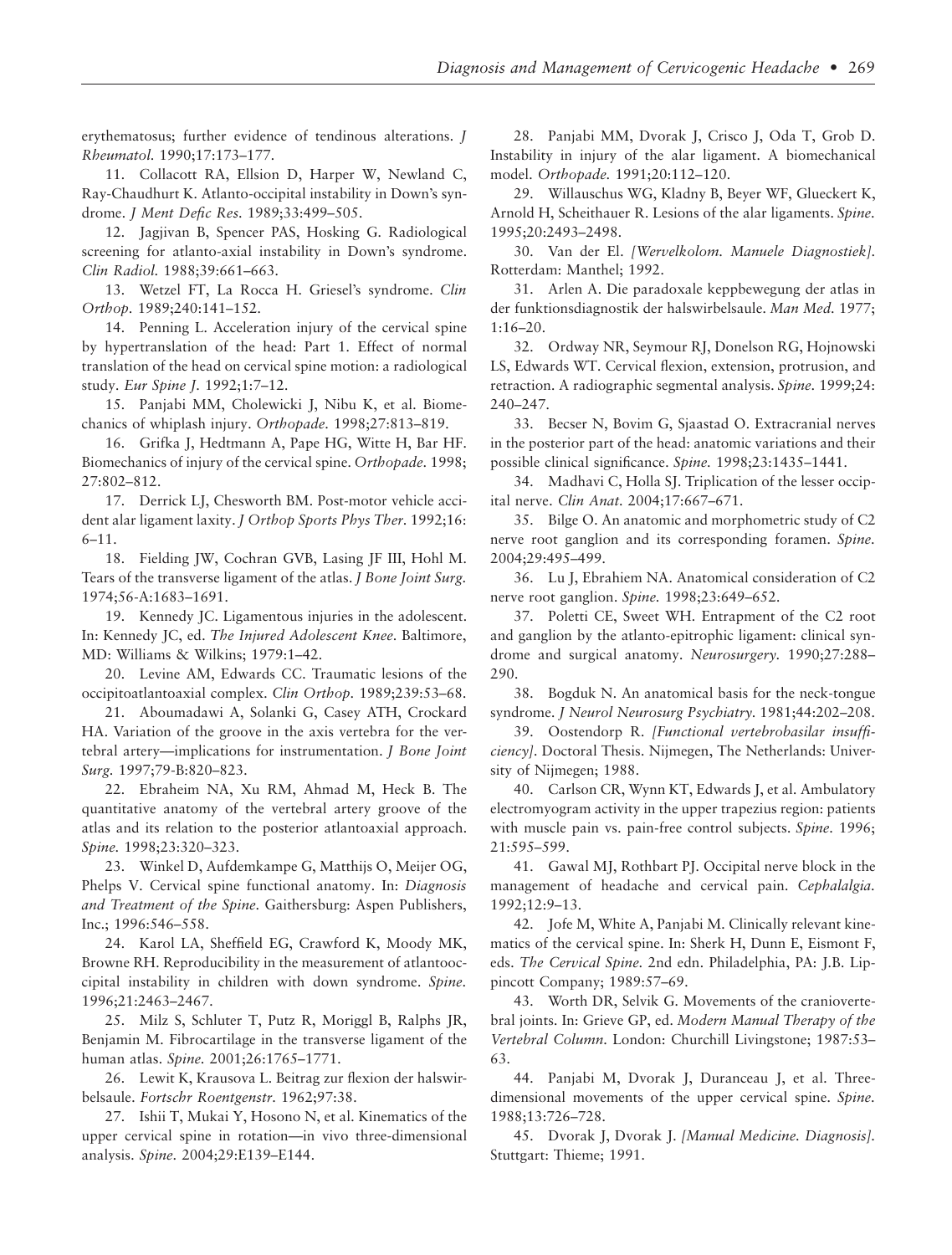46. Penning L, Wilmink JT. Rotation of the cervical spine: a CT study in normal subjects. *Spine.* 1987;12:732–738.

47. Jirout J. *Funktionelle Pathologie Und Klinik der Wirbelsaeule.* Stuttgart: Gustav Fischer Verlag; 1990.

48. White AA, Panjabi M. *Clinical Biomechanics of the Spine.* 2nd edn. Philadelphia, PA: J.B. Lippincott Company; 1990.

49. Von Guttman G. X-ray diagnosis of spinal dysfunction. *Manuelle Medizin.* 1982;5:73–75.

50. Grimmer K. Relationship between occupation and episodes of headache that match cervical origin pain patterns. *J Occup Med.* 1993;35:929–935.

51. Manifold SG, McCann PD. Cervical radiculitis and shoulder disorders. *Clin Orthop.* 1999;368:105–113.

52. Simeone FA, Rothman RH. Cervical disc disease. In: Simeone FA, Rothman RH, eds. *The Spine.* Philadelphia, PA: W.B. Saunders; 1982.

53. Hassenstein B. The region of the occipital joints in relation to the orientation in space: system theory related respectively biocybernetic stand points. In: Wolff H-D, ed. *The Special Position of the Cervicooccipital Region.* Berlin: Springer; 1988:1–17.

54. Friedman MM, Nelson AJ. Head and neck pain review: traditional and new perspectives. *J Orthop Sports Phys Ther.* 1996;24:268–278.

55. Bogduk N. Cervical causes of headache and dizziness. In: Grieve GP, ed. *Modern Manual Therapy of the Vertebral Column.* New York: Churchill Livingstone; 1987: 289–302.

56. Pfaffenrath V, Dandekar R, Pollman W. Cervicogenic headache—the clinical picture, radiological findings and hypothesis on its pathophysiology. *Headache.* 1987;27:495– 499.

57. Pfaffenrath V, Kaube H. Diagnostics of cervicogenic headache. *Funct Neurol.* 1990;5:159–164.

58. Dreyfuss P, Michaelsen M, Fletcher D. Atlantooccipital and lateral atlanto-axial joint pain patterns. *Spine.* 1994;19:1125–1131.

59. Shellhas KP, Smith MD, Gundry CR, Pollei SR. Cervical discogenic pain. Prospective correlation of magnetic resonance imaging and discography in asymptomatic subjects and pain sufferers. *Spine.* 1996;21:300–312.

60. Sizer PS, Phelps V, Brismee JM. Diagnosis and management of cervicogenic headache and local cervical syndrome with multiple pain generators. *J Man Manip Ther.* 2002;10: 136–152.

61. Fredriksen TA, Hovdal H, Sjaastad O. "Cervicogenic headache": clinical manifestation. *Cephalalgia.* 1987;7:147– 160.

62. Bogduk N, Marsland A. The cervical zygapophyseal joints as a source of neck pain. *Spine.* 1988;13:610–617.

63. Gawel MJ, Rothbart P. Chronic paroxysmal hemicrania which appears to arise from either third ventricle pathology or internal carotid artery pathology. *Cephalalgia.* 1992; 12:327.

64. Jansen J, Vadokas V, Vogelsang JP. Cervical peridural anaesthesia: an essential aid for the indication of surgical treatment of cervicogenic headache triggered by degenerative diseases of the cervical spine. *Funct Neurol.* 1998;13:79–81.

65. Jansen J, Bardosi A, Hildebrandt J, Lucke A. Cervicogenic, hemicranial attacks associated with vascular irritation or compression of the cervical nerve root C2. Clinical manifestations and morphological findings. *Pain.* 1989;39: 203–212.

66. Bogduk N. The anatomy and mechanism of cervical headaches. In: *Proceedings of Cervical Headaches Symposium.* Sydney: Manipulative Therapists Association of Australia; 1983:9–23.

67. Milanov I, Bogdanova D. Trigemino-cervical reflex in patients with headache. *Cephalalgia.* 2003;23:35–38.

68. Nardone R, Tezzon F. The trigemino-cervical reflex in tension-type headache. *Eur J Neurol.* 2003;10: 307–312.

69. Vandenheede M, Schoenen J. Central mechanisms in tension-type headaches. *Curr Pain Headache Rep.* 2002;6: 392–400.

70. Jensen R. Peripheral and central mechanisms in tension-type headache: an update. *Cephalalgia.* 2003;23(suppl 1):S49–S52.

71. Millea PJ, Brodie JJ. Tension-type headache. *Am Fam Physician.* 2002;66:797–804.

72. Leone M, Franzini A, Broggi G, Bussone G. Hypothalamic deep brain stimulation for intractable chronic cluster headache: a 3-year follow-up. *Neurol Sci.* 2003;24(suppl 2):S143–S145.

73. May A, Leone M. Update on cluster headache. *Curr Opin Neurol.* 2003;16:333–340.

74. Pringsheim T. Cluster headache: evidence for a disorder of circadian rhythm and hypothalamic function. *Can J Neurol Sci.* 2002;29:33–40.

75. May A, Bahra A, Buchel C, Frackowiak RS, Goadsby PJ. Hypothalamic activation in cluster headache attacks. *Lancet.* 1998;352:275–278.

76. May A, Goadsby PJ. Hypothalamic involvement and activation in cluster headache. *Curr Pain Headache Rep.* 2001;5:60–66.

77. Dodick DW, Capobianco DJ. Treatment and management of cluster headache. *Curr Pain Headache Rep.* 2001; 5:83–91.

78. Campbell JK. Diagnosis and treatment of cluster headache. *J Pain Symptom Manag.* 1993;8:155–164.

79. May A, Goadsby PJ. The trigeminovascular system in humans: pathophysiologic implications for primary headache syndromes of the neural influences on the cerebral circulation. *J Cereb Blood Flow Metab.* 1999;19:115– 127.

80. Parsons AA, Strijbos PJ. The neuronal versus vascular hypothesis of migraine and cortical spreading depression. *Curr Opin Pharmacol.* 2003;3:73–77.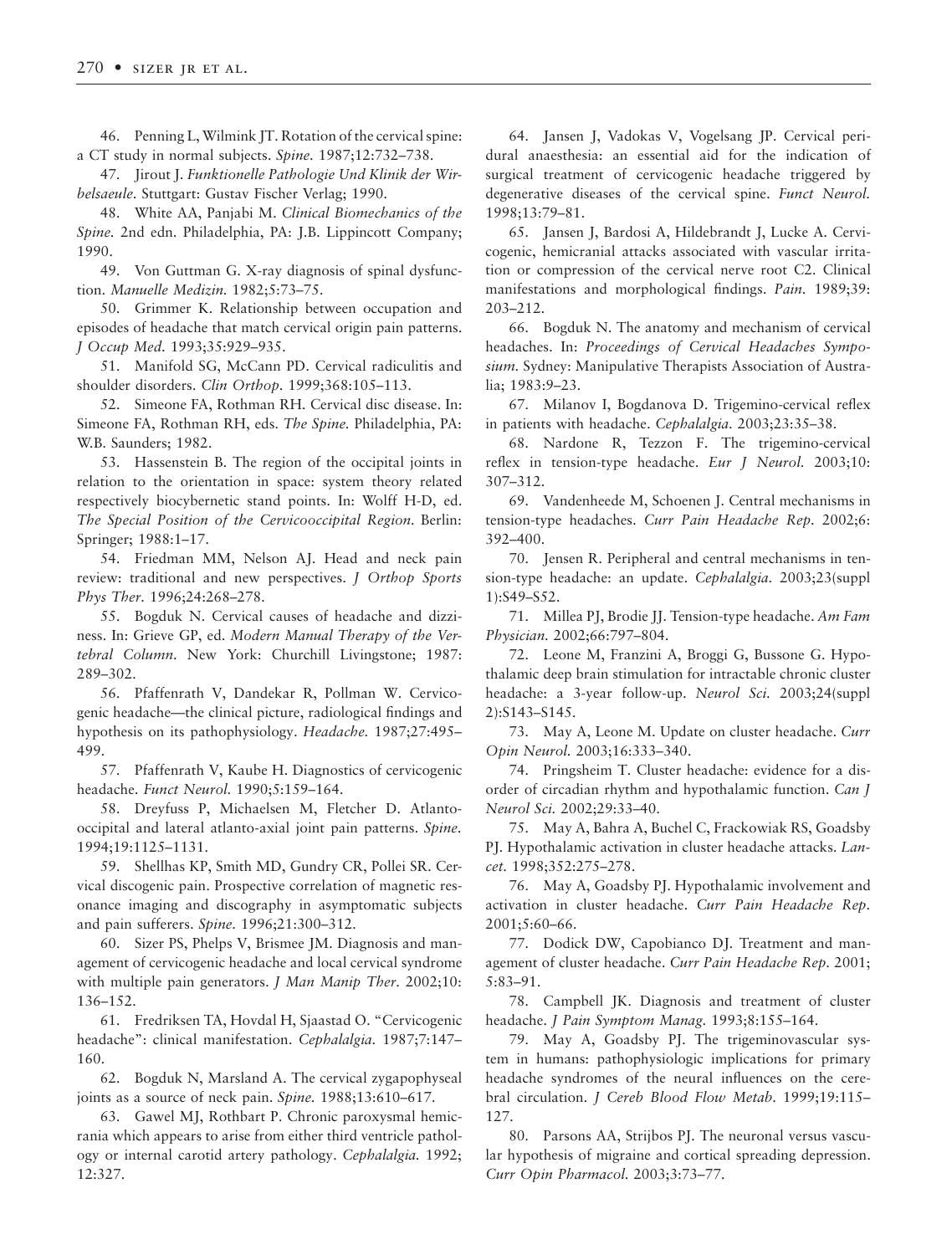81. Diener HC, May A. New aspects of migraine pathophysiology: lessons learned from positron emission tomography. *Curr Opin Neurol.* 1996;9:199–201.

82. Goadsby PJ. Neurovascular headache and a midbrain vascular malformation: evidence for a role of the brainstem in chronic migraine. *Cephalalgia.* 2002;22:107– 111.

83. Bahra A, Matharu MS, Buchel C, Frackowiak RS, Goadsby PJ. Brainstem activation specific to migraine headache. *Lancet.* 2001;357:1016–1017.

84. Janig W. Relationship between pain and autonomic phenomena in headache and other pain conditions. *Cephalalgia.* 2003;23(suppl 1):S43–S48.

85. Sjaastad O, Fredriksen TA, Sand T. The localization of the initial pain of attack. A comparison between classic migraine and cervicogenic headache. *Funct Neurol.* 1989;4: 73–78.

86. Sjaastad O. Cervicogenic headache: the controversial headache. *Clin Neurol Neurosurg.* 1992;94(suppl):S147– S149.

87. Sjaastad O, Bakketeig LS. Exertional headache I. Vaga study of headache epidemiology. *Cephalgia*, 2002;22: 784–790.

88. Sjaastad O, Pettersen H, Bakketeig LS. Extracephalic jabs/idiopathic stabs. Vaga study of headache epidemiology. *Cephalgia.* 2003;23:50–54.

89. Lewit K. [Pathomechanisms of cervical headaches]. *Psychiatr Neurol Med Psychol (Leipz).* 1977;29:661–671.

90. Shah RV, Racz GB. Long-term relief of posttraumatic headache by sphenopalatine ganglion pulsed radiofrequency lesioning: a case report. *Arch Phys Med Rehabil.* 2004;85: 1013–1016.

91. Szatajnkrycer M, Jaunch EC. Unusual headaches. *Emerg Med Clin N Am.* 1998;16:741–760.

92. Jenkner FL. *Das Cervikalsyndrom: Manuelle und elektrische therapie*. Vienna: Springer Verlag; 1982.

93. Dvorak J. Epidemiology, physical examination, and neurodiagnostics. *Spine.* 1998;23:2663–2673.

94. Mihara H, Ohnari K, Hachiya M, Kondo S, Yamada K. Cervical myelopathy caused by C3–C4 spondylosis in elderly patients: a radiographic analysis of pathogenesis. *Spine.* 2000;25:796–800.

95. Johnson GM. The correlation between surface measurement of head and neck posture and the anatomic position of the upper cervical vertebrae. *Spine.* 1998;23:921–927.

96. Loudon JD, Ruhl M, Field E. Ability to reproduce head position after whiplash injury. *Spine.* 1997;22:865–868.

97. Wurm G, Aichholzer M, Nussbaumer K. Acquired torticollis due to Grisel's syndrome: case report and follow-up of non-traumatic atlantoaxial rotatory subluxation. *Neuropediatrics.* 2004;35:134–138.

98. Corluy L, Pison L, Lauweryns P, Samson I, Westhovens R. An unusual non-traumatic atlantoaxial subluxation in an adult patient: Grisel's syndrome. *Clin Rheumatol.* 2004;23: 182–183.

99. Guleryuz A, Bagdatoglu C, Duce MN, Talas DU, Celikbas H, Koksel T. Grisel's syndrome. *J Clin Neurosci.* 2002;9:81–84.

100. Okada Y, Fukasawa N, Tomomasa T, Inoue Y, Morikawa A. Atlanto-axial subluxation (Grisel's syndrome) associated with mumps. *Pediatr Int.* 2002;44:192–194.

101. Gourin CG, Kaper B, Abdu WA, Donegan JO. Nontraumatic atlanto-axial subluxation after retropharyngeal cellulitis: Grisel's syndrome. *Am J Otolaryngol.* 2002;23:60– 65.

102. Akpinar G, Tekkok IH, Sumer M. Grisel's syndrome: a case of potentially lethal spinal cord injury in the adult. *Br J Neurosurg.* 2002;16:592–596.

103. Goel VK, Clausen JD. Prediction of load sharing among spinal components of a C5–C6 motion segment using the finite-element approach. *Spine.* 1998;23:684–691.

104. Winkelstein BA, Nightengale RW, Richardson WJ, Myers BS. The cervical facet capsule and its role in whiplash injury. *Spine.* 2000;25:1238–1246.

105. Vishteh AG, Crawford NR, Melton MS, Spetzler RF, Sonntag WKH, Dickman CA. Stability of the craniovertebral junction after unilateral occipital condyle resection: a biomechanical study. *J Neurosurg (Spine 1).* 1999;90:91–98.

106. Clausen JD, Goel VK, Traynelis VC, Scifert J. Uncinate processes and Luschka joints influence the biomechanics of cervical spine: quantification using a finite element model of the C5–C6 segment. *J Orthop Res.* 1997;15:342– 347.

107. Kotani Y, McNulty PS, Abumi K, Cunningham BW, Kaneda K, McAfee PC. The role of anteromedial foraminotomy and the uncovertebral joints in the stability of the cervical spine. *Spine.* 1998;23:1559–1565.

108. Sizer PS, Phelps V, Brismee JM. Differential diagnosis of local cervical syndrome versus cervical brachial syndrome. *Pain Pract.* 2001;1:21–35.

109. Krueger BR, Okazaki H. Vertebral-basilar distribution infarction following chiropractic cervical manipulation. *Mayo Clin Proc.* 1980;55:322–332.

110. Haldeman S, Kohlbeck FJ, McGregor M. Risk factors and precipitating neck movements causing vertebrobasilar artery dissection after cervical trauma and spinal manipulation. *Spine.* 1999;24:785–794.

111. Haldeman S, Kohlbeck FJ, McGregor M. Unpredictability of cerebrovascular ischemia associated with cervical spine manipulation therapy: a review of sixty-four cases after cervical spine manipulation. *Spine.* 2002;27:49–55.

112. Shimizu T, Shimada H, Shiradura K. Scapulohumeral reflex (Shimizu): its clinical significance and testing maneuver. *Spine.* 1993;18:2182–2190.

113. Sjaastad O, Bovim G. Cervicogenic headache. The differentiation from common migraine. An overview. *Funct Neurol.* 1991;6:93–100.

114. Skliut IA, Likhachev SA, Skliut MI. Cervical-ocular reflex in healthy humans. *Aviakosm Ekolog Med.* 1999;33: 46–48.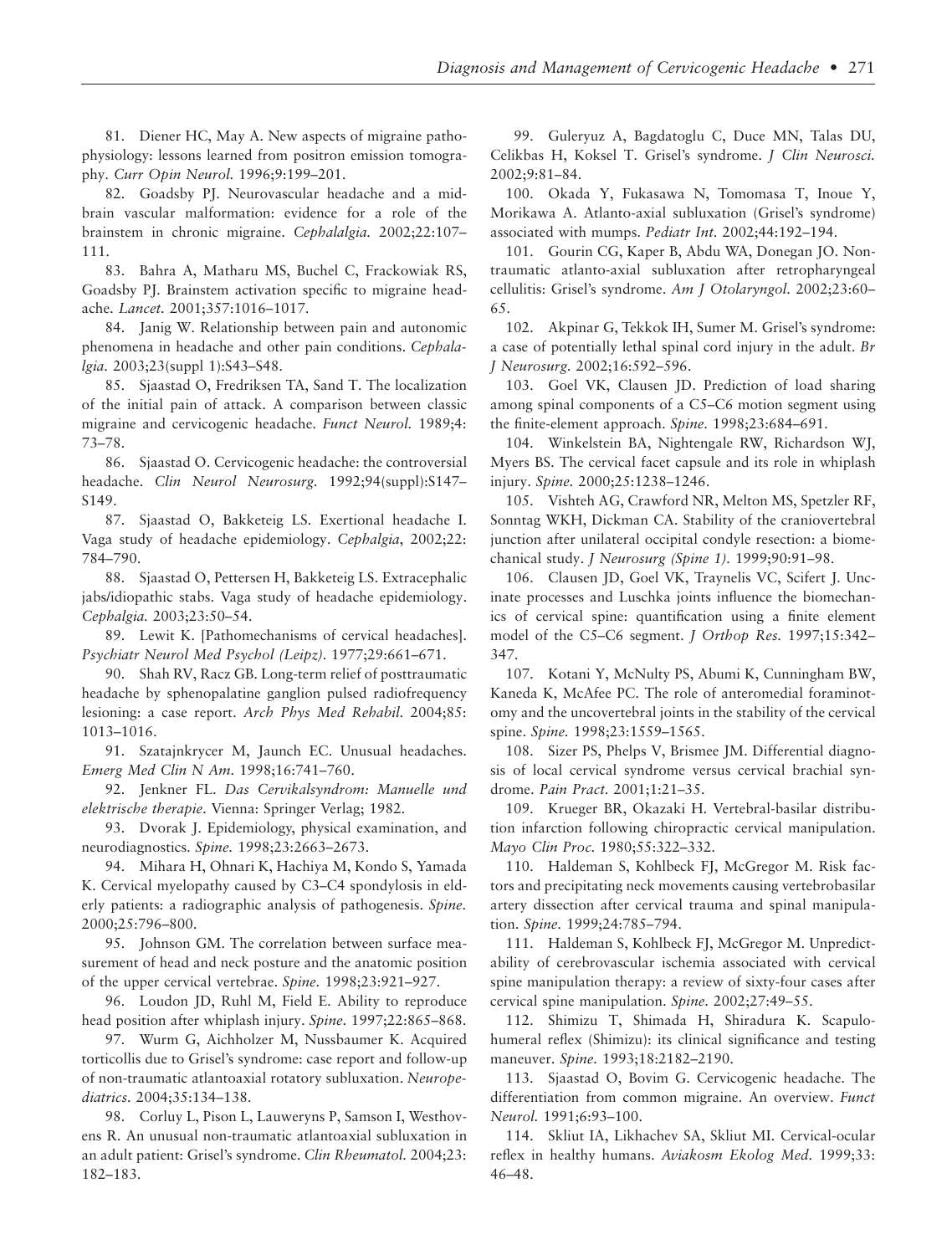115. Skliut IA, Likhachev SA, Skliut MI. The role of cervical proprioceptive afferentation in compensatory mechanisms of vestibular dysfunction. 1. Passive cervico-ocular reflex in unilateral labyrinthine lesion. *Vestn Otorinolaringol.* 1999;2:34–38.

116. Bronstein AM. Plastic changes in the human cervicoocular reflex. *Ann N Y Acad Sci.* 1992;656:708–715.

117. Conley MS, Stone MH, Nimmons M, Dudley GA. Resistance training and human cervical muscle recruitment plasticity. *J App Physiol.* 1997;83:2105–2111.

118. Berg HE, Berggren G, Tesch PA. Dynamic neck strength training effect of pain and function. *Arch Phys Med Rehabil.* 1994;75:661–665.

119. Highland TR, Dreisinger TE, Vie LL, Russel GS. Changes in isometric strength and range of motion of the isolated cervical spine after eight weeks of clinical rehabilitation. *Spine.* 1992;6:S77–S82.

120. Hong CZ, Hsueh TC. Difference in pain relief after trigger point injections in myofascial pain patients with and without fibromyalgia. *Arch Phys Med Rehabil.* 1996;77: 1161–1166.

121. Dwyer A, Aprill C, Bogduk N. Cervical zygapophyseal joint pain patterns. I: a study in normal volunteers. *Spine.* 1990;15:453–457.

122. Imai S, Konttinen YT, Tokunaga Y, et al. An ultrastructural study of calcitonin gene-related peptide-immunoreactive nerve fibers innervating the rat posterior longitudinal ligament. *Spine.* 1997;22:1941–1947.

123. Kang JD, Stefanovic-Racic M, McIntyre LA, Georgescu HI, Evans CH. Toward a biochemical understanding of human intervertebral disc degeneration and herniation. Contributions of nitric oxide, interleukins, prostaglandin E2, and matrix metalloproteinases. *Spine.* 1997;22:1065–1073.

124. Kallakuri S, Singh A, Chen CY, Cavanaugh JM. Demonstration of substance P, calcitonin gene-related peptide, and protein gene product 9.5 containing nerve fibers in human cervical facet joint capsules. *Spine.* 2004;29:1182–1186.

125. Huang RC, Shapiro GS, Lim M, Sandhu HS, Lutz GE, Herzog RJ. Cervical epidural abscess after epidural steroid injection. *Spine.* 2004;29:E7–E9.

126. McDonald GJ, Lord SM, Bogduk N. Long-term follow-up of patients treated with cervical radiofrequency neurotomy for chronic neck pain. *Neurosurgery.* 1999;45:61–67.

127. Royal M, Wienecke G, Movva V, et al. (224) Retrospective study of efficacy of radiofrequency neurolysis for facet arthropathy. *Pain Med.* 2001;2:249–250.

128. Barnsley L, Bogduk N. Medial branch blocks are specific for the diagnosis of cervical zygapophyseal joint pain. *Reg Anesth.* 1993;18:343–350.

129. Grubb S, Kelly C. Cervical discography: clinical implications from 12 years of experience. *Spine.* 2000;25: 1832–1839.

130. Kaube H, Katsarava Z, Przywara S, Drepper J, Ellrich J, Diener HC. Acute migraine headache: possible sensitization of neurons in the spinal trigeminal nucleus? *Neurology.* 2002;58:1234–1238.

131. Humphreys BK, Kenin S, Hubbard BB, Cramer GD. Investigation of connective tissue attachments to the cervical spinal dura mater. *Clin Anat.* 2003;16:152–159.

132. Lieberman R, Dreyfuss P, Baker R. Fluoroscopically guided interlaminar cervical epidural injections. *Arch Phys Med Rehabil.* 2003;84:1568–1569.

133. Jull G, Trott P, Potter H, et al. A randomized controlled trial of exercise and manipulative therapy for cervicogenic headache. *Spine.* 2002;27:1835–1843.

134. Falla DL, Jull GA, Hodges PW. Patients with neck pain demonstrate reduced electromyographic activity of the deep cervical flexor muscles during performance of the craniocervical flexion test. *Spine.* 2004;29:2108–2114.

135. Jull G, Kristjansson E, Dall'Alba P. Impairment in the cervical flexors: a comparison of whiplash and insidious onset neck pain patients. *Man Ther.* 2004;9:89–94.

136. Falla D, Jull G, Hodges PW. Feedforward activity of the cervical flexor muscles during voluntary arm movements is delayed in chronic neck pain. *Exp Brain Res.* 2004;157:43– 48.

137. Garfin SR, Rydevik B, Lind B, Massie J. Spinal nerve root compression. *Spine.* 1995;20:1810–1820.

138. Hanai F, Matsui N, Hongo N. Changes in responses of wide dynamic range neurons in the spinal dorsal horn after dorsal root or dorsal root ganglion compression. *Spine.* 1996;21:1408–1414.

139. Howe JF, Calvin WH, Loeser JD. Impulses reflected from dorsal root ganglia and from focal nerve injuries. *Brain Res.* 1976;116:139–144.

140. Wall PD, Devor M. Sensory afferent impulses originate from dorsal root ganglia as well as from the periphery in normal and nerve injured rats. *Pain.* 1983;17:321–339.

141. Weinstein JM. Mechanism of spinal pain: the dorsal root ganglion and its role as a mediator of low back pain. *Spine.* 1986;11:999–1001.

142. Howe JF, Loeser JD, Calvin WH. Mechanosensitivity of dorsal root ganglia and chronically injured axons: a physiological basis for the radicular pain of nerve root compression. *Pain.* 1977;3:25–41.

143. Cavanaugh JM, Yamashita T, Ozaktay AC, King AI. *An Inflammation Model of Low Back Pain. Proceedings of the International Society for the Study of the Lumbar Spine.* Boston, MA: International Society for the Study of the Lumbar Spine; 1990:46.

144. Olmarker K, Rydevik B, Nordborg C. Autologous nucleus pulposus induces neuro-physiological and histological changes in porcine cauda equina nerve roots. *Spine.* 1993; 18:1425–1432.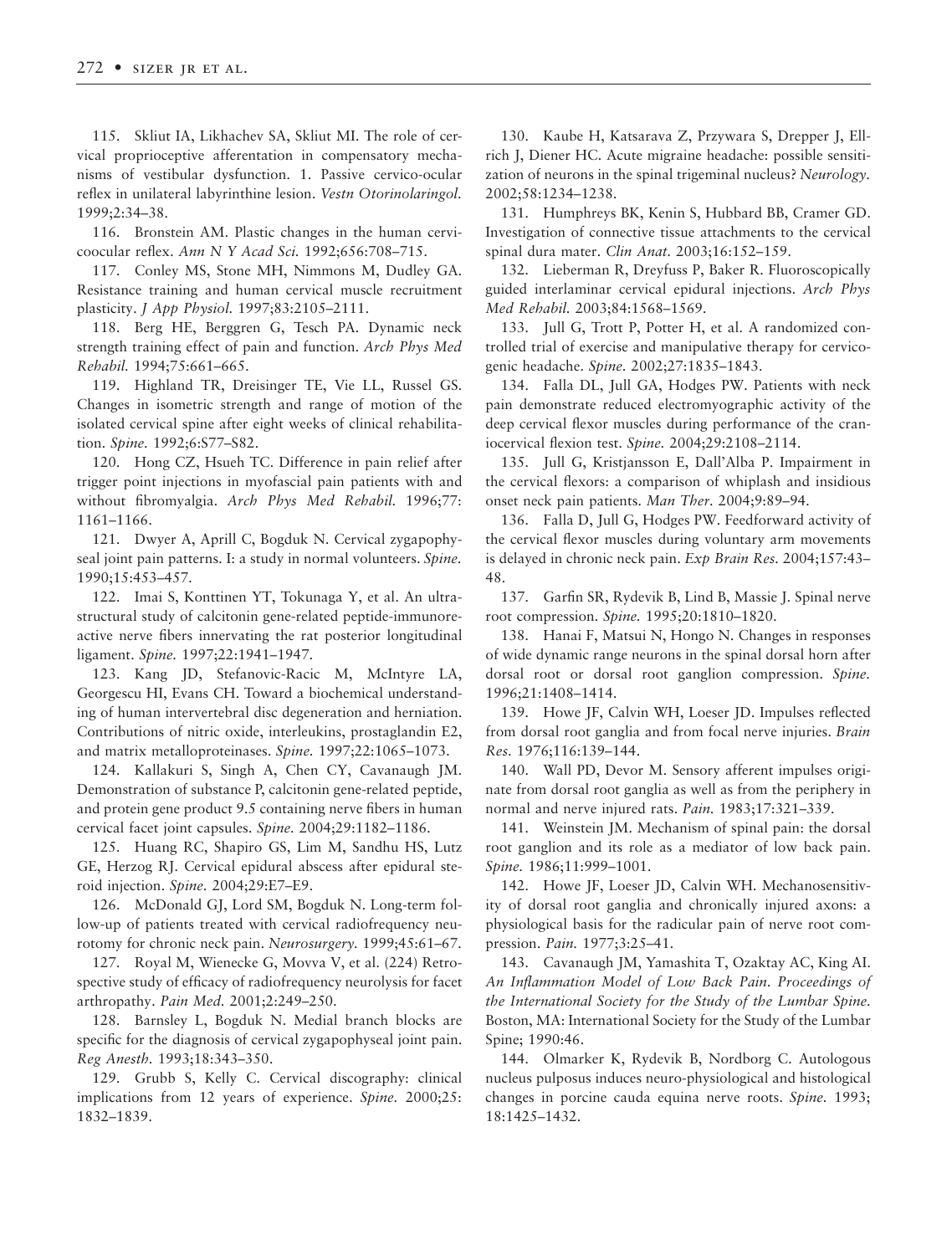# Review questions

- 1. Uncinate processes are found on which component of the cervical vertebra?
	- a. Caudal-lateral C1 vertebral body
	- b. Cranial-lateral C2 vertebral body
	- c. Caudal-lateral C2 vertebral body
	- d. Cranial-lateral C3 vertebral body
- 2. All of the following cervical motion segments demonstrate four synovial joints, EXCEPT for:
	- a. C0C1
	- b. C1C2
	- c. C2C3
	- d. C3C4
- 3. Which upper cervical joint system demonstrates a biconvex joint surface relationship whose discongruencies are filled with meniscoid structures?
	- a. C0C1
	- b. C1C2
	- c. C2C3
	- d. C3C4
- 4. The upper cervical continuation of the lower cervical ligamentum flavum is the:
	- a. Anterior atlantoaxial membrane
	- b. Nuchal ligament
	- c. Posterior atlantoaxial membrane
	- d. Transverse ligament of atlas
- 5. The greatest range of motion observed in any cervical segment is found at
	- a. C0C1
	- b. C1C2
	- c. C2C3
	- d. C3C4
- 6. Occipital numbness suggests a lesion of all of the following roots, EXCEPT for:
	- a. C1
	- b. C2
	- c. C3
	- d. C4
- 7. Severe unilateral retro-orbital headaches that are more frequent in males and apparently triggered by melatonin and cortisol secretion abnormalities and subsequent circadian rhythm disturbances in the inferior hypothalamus are classified as:
	- a. Cluster headache
	- b. Exertional headache
	- c. Migraine headache
	- d. Tension headache
- 8. Unilateral, moderate to severe headaches that emerge from vascular changes in the rostral brain-

stem (including midbrain, pons, and periaqueductal gray matter) and more often in females, throbbing, and accompanied by nausea, vomiting, and photo- and/or phonophobia are classified as:

- a. Cluster headache
- b. Exertional headache
- c. Migraine headache
- d. Tension headache
- 9. If a patient looks down during full cervical rotation, one should suspect:
	- a. Lower cervical extension limitation
	- b. Lower cervical flexion limitation
	- c. Upper cervical extension limitation
	- d. Upper cervical flexion limitation
- 10. Which of the following movements maximizes upper cervical flexion?
	- a. Full cervical extension
	- b. Full cervical flexion
	- c. Full cervical protraction
	- d. Full cervical retraction
- 11. If your patient's upper cervical symptoms are most provoked with full cervical protraction and (L) sidenodding, then you would suspect which lesion?
	- a. Lesion of the ventral capsule C0C1
	- b. Lesion of the dorsal capsule C0C1
	- c. Lesion of the ventral capsule C1C2
	- d. Lesion of the dorsal capsule C1C2
- 12. If your patient's (R) upper cervical symptoms are most provoked with full (R) cervical rotation, (R) sidebending, and extension, then you would first suspect which lesion?
	- a. Lesion of the (L) C2C3 uncovertebral joint
	- b. Lesion of the (L) C2C3 zygaophyseal joint
	- c. Lesion of the (R) C2C3 uncovertebral joint
	- d. Lesion of the (R) C2C3 zygaophyseal joint
- 13. After deciding to test your patient's upper cervical ligaments, you stabilize the patient's C2 segment and attempt to sidenod the patient's head after providing minimal traction to the cranium. Which ligament are you testing?
	- a. Alar ligaments
	- b. Ligamentum flavum
	- c. Tectorial membrane
	- d. Transverse ligament of atlas
- 14. All of the following symptoms are considered a major component of cervicomedullary syndrome, EXCEPT or: